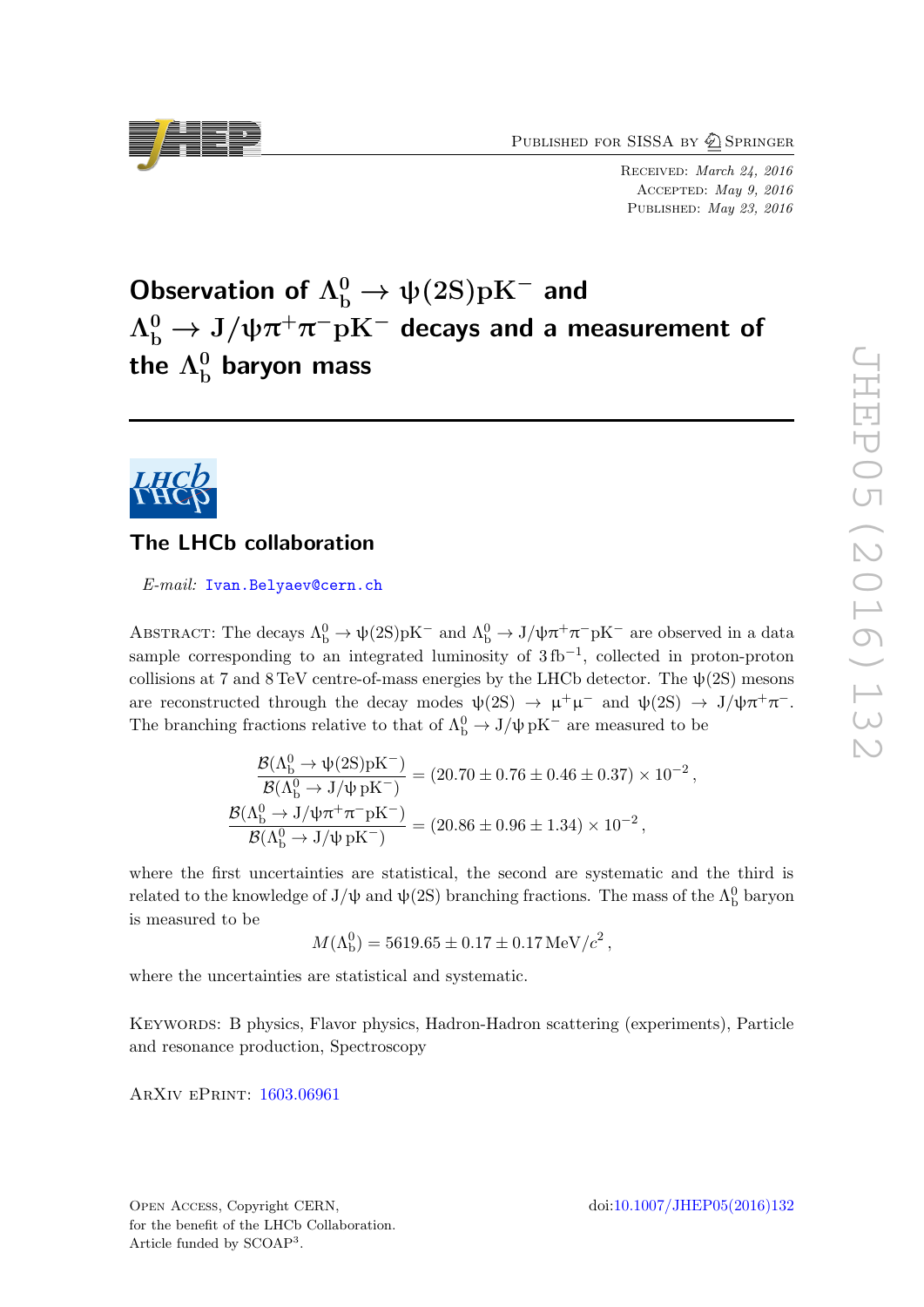# Contents

| 1 Introduction                             |                         |  |
|--------------------------------------------|-------------------------|--|
| 2 Detector and simulation                  | $\bf{2}$                |  |
| 3 Event selection                          | $\bf{3}$                |  |
| 4 Measurement of branching fractions       | $\overline{\mathbf{4}}$ |  |
| Signal yields and efficiencies<br>4.1      | $\overline{4}$          |  |
| Systematic uncertainties<br>4.2            | 6                       |  |
| Results<br>4.3                             | 8                       |  |
| 5 Measurement of $\Lambda_b^0$ baryon mass | 9                       |  |
| 6 Results and summary                      | 12                      |  |
| The LHCb collaboration                     | 17                      |  |

# <span id="page-1-0"></span>1 Introduction

The  $\Lambda_{\rm b}^0$  baryon is the isospin singlet ground state of a bottom quark and two light quarks. The rich phenomenology associated with decays of bottom baryons allows many measurements of masses, lifetimes and branching fractions, which test the theoretical understanding of weak decays of heavy hadrons in the framework of heavy quark effective theory (HQET) and the underlying QCD physics [\[1,](#page-13-0) [2\]](#page-13-1). At the Tevatron, properties of the  $\Lambda_b^0$  baryon, such as mass and lifetime, have been measured using two-body modes, specifically  $\Lambda_b^0 \to J/\psi \Lambda^0$  and  $\Lambda_b^0 \to \Lambda_c^+ \pi^-$  decays  $[3-5]$  $[3-5]$ .<sup>[1](#page-1-1)</sup> The high production rate of b quarks at the Large Hadron Collider (LHC), along with the excellent momentum and mass resolution and the hadron identification capabilities of the LHCb detector, open up a host of multibody and Cabibbo-suppressed decay channels of  $\Lambda_b^0$  baryons, e.g. the decays  $\Lambda_b^0 \to D^0 p K^-$ ,  $\Lambda_b^0 \to \Lambda_c^+ K^-$  [\[6\]](#page-13-4),  $\Lambda_b^0 \to \Lambda_c^+ D^-$ ,  $\Lambda_b^0 \to \Lambda_c^+ D_s^-$  [\[7\]](#page-13-5) and  $\Lambda_b^0 \to J/\psi p \pi^-$  [\[8\]](#page-13-6). The high signal yield of the  $\Lambda_b^0 \to J/\psi \, pK^-$  decay [\[9\]](#page-14-0) allowed the precise measurement of the  $\Lambda_b^0$  lifetime [\[10,](#page-14-1) [11\]](#page-14-2). The recent analysis of this decay mode uncovered a double resonant structure in the J/ $\psi$ p system consistent with two pentaquark states [\[12\]](#page-14-3). LHCb has also measured several B meson decays into final states with charmonia [\[13](#page-14-4)[–18\]](#page-14-5). The first observation of  $\Lambda_b^0$  decays to excited charmonium, the  $\Lambda_b^0 \to \psi(2S)\Lambda^0$  decay, has been presented by the ATLAS collaboration [\[19\]](#page-14-6). An experimental investigation of other similar multibody decays of the  $\Lambda_b^0$  baryon should lead to deeper insights into QCD.

<span id="page-1-1"></span><sup>&</sup>lt;sup>1</sup>The inclusion of charge-conjugate modes is implied throughout this paper.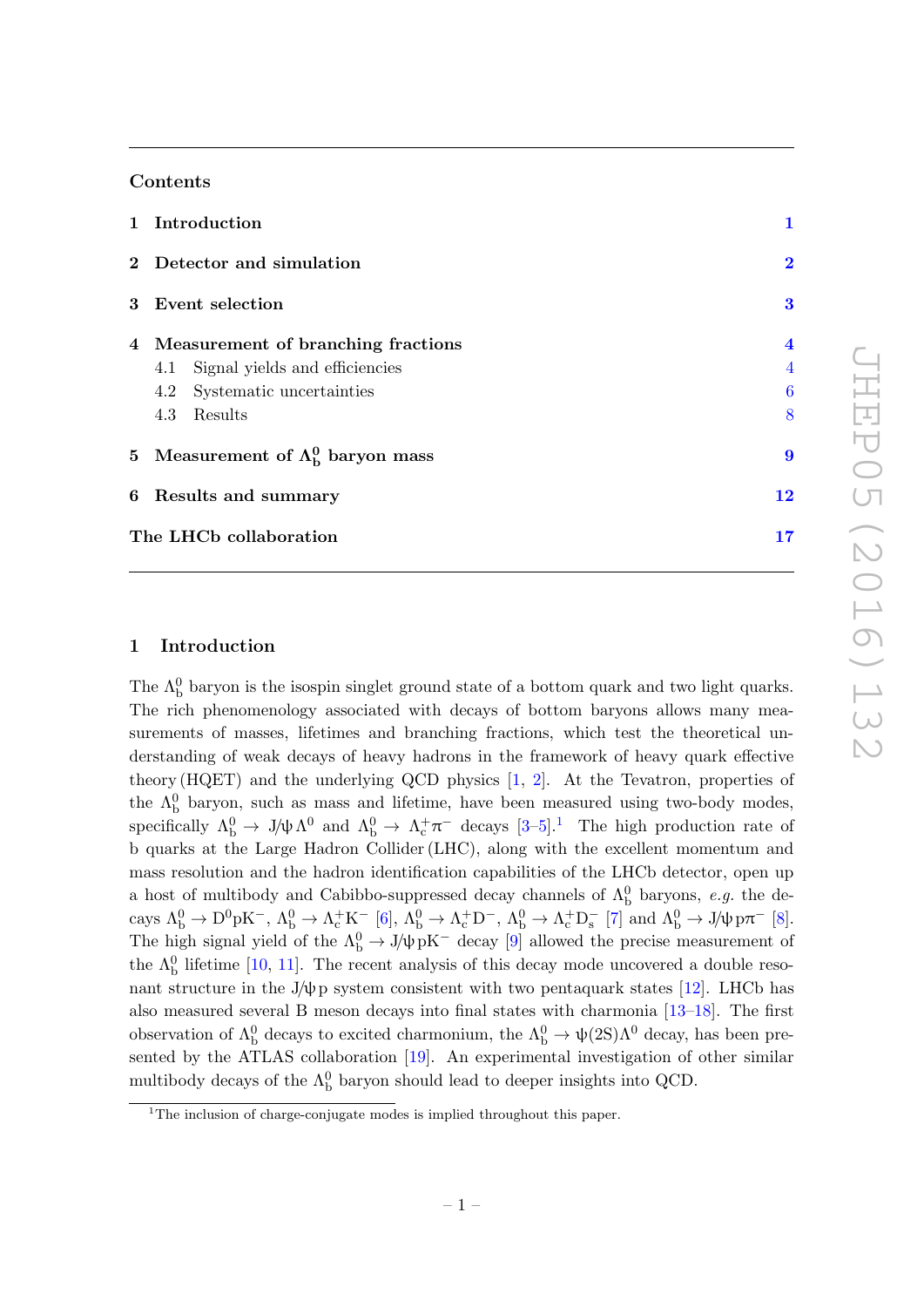In this paper, the first observations of the decays  $\Lambda_b^0 \to \psi(2S)pK^-$  and  $Λ<sup>0</sup><sub>b</sub>$  → J/ψ π<sup>+</sup>π<sup>-</sup>pK<sup>-</sup> are reported, where ψ(2S) mesons are reconstructed in the final states  $\mu^+\mu^-$  and J/ $\psi \pi^+\pi^-$ . The ratios of the branching fractions of these decays to that of the normalization decay  $\Lambda_b^0 \to J/\psi \, pK^-$ ,

<span id="page-2-1"></span>
$$
R^{\psi(2S)} \equiv \frac{\mathcal{B}(\Lambda_b^0 \to \psi(2S)pK^-)}{\mathcal{B}(\Lambda_b^0 \to J/\psi pK^-)},
$$
\n(1.1)

$$
R^{\mathrm{J/\psi}\,\pi^{+}\pi^{-}} \equiv \frac{\mathcal{B}(\Lambda_{\mathrm{b}}^{0} \to \mathrm{J/\psi}\,\pi^{+}\pi^{-}\mathrm{pK}^{-})}{\mathcal{B}(\Lambda_{\mathrm{b}}^{0} \to \mathrm{J/\psi}\,\mathrm{pK}^{-})},\tag{1.2}
$$

are measured. In measuring the branching fraction of  $\Lambda_b^0 \to J/\psi \pi^+ \pi^- pK^-$  decays, contributions via intermediate resonances, such as  $\Lambda_b^0 \to \psi(2S)pK^-$ , are implicitly included. The low energy release in these decays allows a precise determination of the  $\Lambda_b^0$  mass with a small systematic uncertainty.

This study is based on a data sample corresponding to an integrated luminosity of 3fb<sup>-1</sup>, collected with the LHCb detector in pp collisions at centre-of-mass energies  $\sqrt{s} = 7$  and 8TeV.

# <span id="page-2-0"></span>2 Detector and simulation

The LHCb detector [\[20,](#page-14-7) [21\]](#page-14-8) is a single-arm forward spectrometer covering the pseudorapidity range  $2 < \eta < 5$ , designed for the study of particles containing b or c quarks. The detector includes a high-precision tracking system consisting of a silicon-strip vertex detector surrounding the pp interaction region, a large-area silicon-strip detector located upstream of a dipole magnet with a bending power of about 4 Tm, and three stations of silicon-strip detectors and straw drift tubes placed downstream of the magnet. The polarity of the dipole magnet is reversed periodically throughout data-taking. The tracking system provides a measurement of the momentum,  $p$ , of charged particles with a relative uncertainty that varies from  $0.5\%$  at low momentum to  $1.0\%$  at  $200 \text{ GeV}/c$ . The minimum distance of a track to a primary vertex (PV), the impact parameter, is measured with a resolution of  $(15 + 29/p_T)$  µm, where  $p_T$  is the component of the momentum transverse to the beam, in GeV/c [\[22\]](#page-14-9). Large samples of  $B^+ \to J/\psi K^+$  and  $J/\psi \to \mu^+\mu^-$  decays, collected concurrently with the data set, were used to calibrate the momentum scale of the spectrometer to a precision of  $0.03\%$  [\[23\]](#page-14-10).

Different types of charged hadrons are distinguished using information from two ringimaging Cherenkov detectors (RICH). Photons, electrons and hadrons are identified by a calorimeter system consisting of scintillating-pad and preshower detectors, an electromagnetic calorimeter and a hadronic calorimeter. Muons are identified by a system composed of alternating layers of iron and multiwire proportional chambers.

The trigger [\[24\]](#page-14-11) comprises two stages. Events are first required to pass the hardware trigger, which selects muon candidates with  $p_T > 1.48 (1.76) \text{ GeV}/c$  or pairs of opposite-sign muon candidates with a requirement that the product of the muon transverse momenta is larger than 1.7 (2.6) GeV<sup>2</sup>/ $c^2$  for data collected at  $\sqrt{s} = 7(8)$  TeV. The subsequent software trigger is composed of two stages, the first of which performs a partial event reconstruction,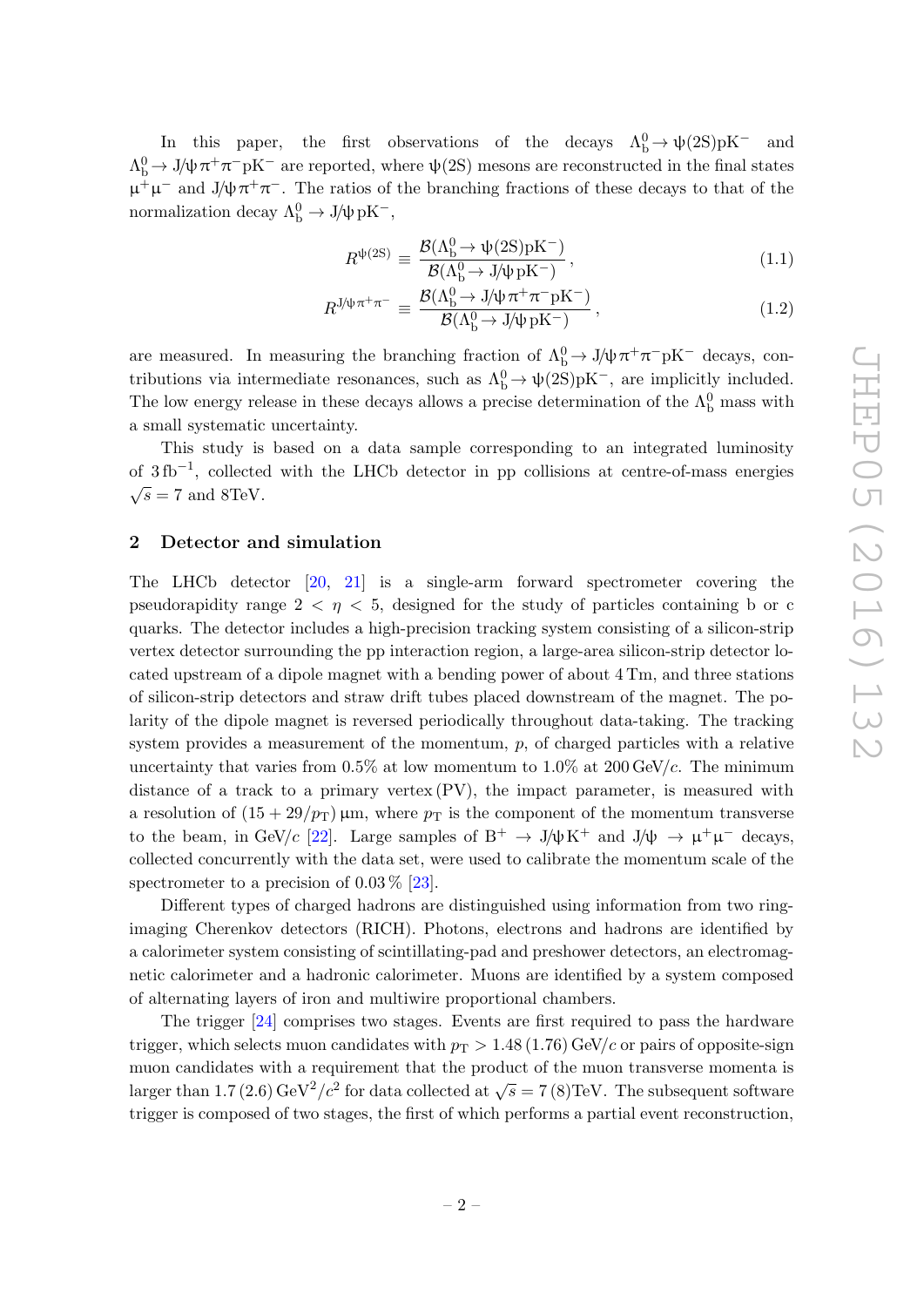while full event reconstruction is done at the second stage. At the first stage of the software trigger the invariant mass of well-reconstructed pairs of oppositely charged muons forming a good-quality two-track vertex is required to exceed  $2.7 \text{ GeV}/c^2$ , and the two-track vertex is required to be significantly displaced from all PVs.

The analysis technique reported below has been validated using simulated events. The pp collisions are generated using  $PYTHIA$  [\[25,](#page-14-12) [26\]](#page-14-13) with a specific LHCb configura-tion [\[27\]](#page-14-14). Decays of hadronic particles are described by EVTGEN [\[28\]](#page-15-0), in which final-state radiation is generated using Photos [\[29\]](#page-15-1). The interaction of the generated particles with the detector, and its response, are implemented using the GEANT4 toolkit  $[30, 31]$  $[30, 31]$  as de-scribed in ref. [\[32\]](#page-15-4).

# <span id="page-3-0"></span>3 Event selection

The decays  $\Lambda_b^0 \to \psi(2S)pK^-$ ,  $\Lambda_b^0 \to J/\psi \pi^+ \pi^- pK^-$  and  $\Lambda_b^0 \to J/\psi pK^-$  are reconstructed using decay modes  $\psi(2S) \to \mu^+ \mu^-$ ,  $\psi(2S) \to J/\psi \pi^+ \pi^-$  and  $J/\psi \to \mu^+ \mu^-$ . Common selection criteria, based on those used in refs. [\[17,](#page-14-15) [33\]](#page-15-5), are used for all channels, except for those related to the selection of two additional pions in the  $\Lambda_b^0 \to J/\psi \pi^+ \pi^- pK^-$  and  $\Lambda_{\rm b}^0 \to \psi(2S) [\to J/\psi \pi^+ \pi^-] \text{pK}^-$  channels.

Muon, proton, kaon and pion candidates are selected from well-reconstructed tracks within the acceptance of the spectrometer that are identified using information from the RICH, calorimeter and muon detectors [\[34,](#page-15-6) [35\]](#page-15-7). Muons, protons, kaons and pions are required to have a transverse momentum larger than 550, 800, 500 and  $200 \text{ MeV}/c$ , respectively. To allow good particle identification, kaons and pions are required to have a momentum between  $3.2 \text{ GeV}/c$  and  $150 \text{ GeV}/c$  whilst protons must have a momentum between  $10 \,\text{GeV}/c$  and  $150 \,\text{GeV}/c$ . To reduce combinatorial background involving tracks from the primary pp interaction vertices, only tracks that exceed a minimum impact parameter  $\chi^2$  with respect to every PV are used. The impact parameter  $\chi^2$  is defined as the difference between the  $\chi^2$  of the PV reconstructed with and without the considered particle.

Pairs of oppositely-charged muons originating from a common vertex are combined to form  $J/\psi \to \mu^+\mu^-$  or  $\psi(2S) \to \mu^+\mu^-$  candidates. The resulting dimuon candidates are required to have an invariant mass between  $-5\sigma$  and  $+3\sigma$  around the known J/ $\psi$  or  $\psi(2S)$  masses [\[36\]](#page-15-8), where  $\sigma$  is the mass resolution. An asymmetric mass interval is chosen to include part of the low-mass tail due to final-state radiation.

Candidate  $\Lambda_b^0$  baryons are formed from J/ $\psi$ pK<sup>-</sup>,  $\psi(2S)pK^-$  and J/ $\psi \pi^+ \pi^- pK^-$  combinations. Each candidate is associated with the PV with respect to which it has the smallest impact parameter significance. The  $\Lambda_b^0$  mass resolution is improved by employing a kine-matic fit [\[37\]](#page-15-9) that constrains the mass of the  $J/\psi$  candidate to its known value and requires the momentum of the  $\Lambda_b^0$  candidate to point back to the PV. A requirement on the quality of this fit is applied to further suppress combinatorial background. Finally, the measured decay time of the  $\Lambda_b^0$  candidate, calculated with respect to the associated primary vertex, is required to be between 0.5 and 6.7 ps. The lower limit is used to suppress background from particles coming from the PV while the upper limit removes poorly reconstructed candidates.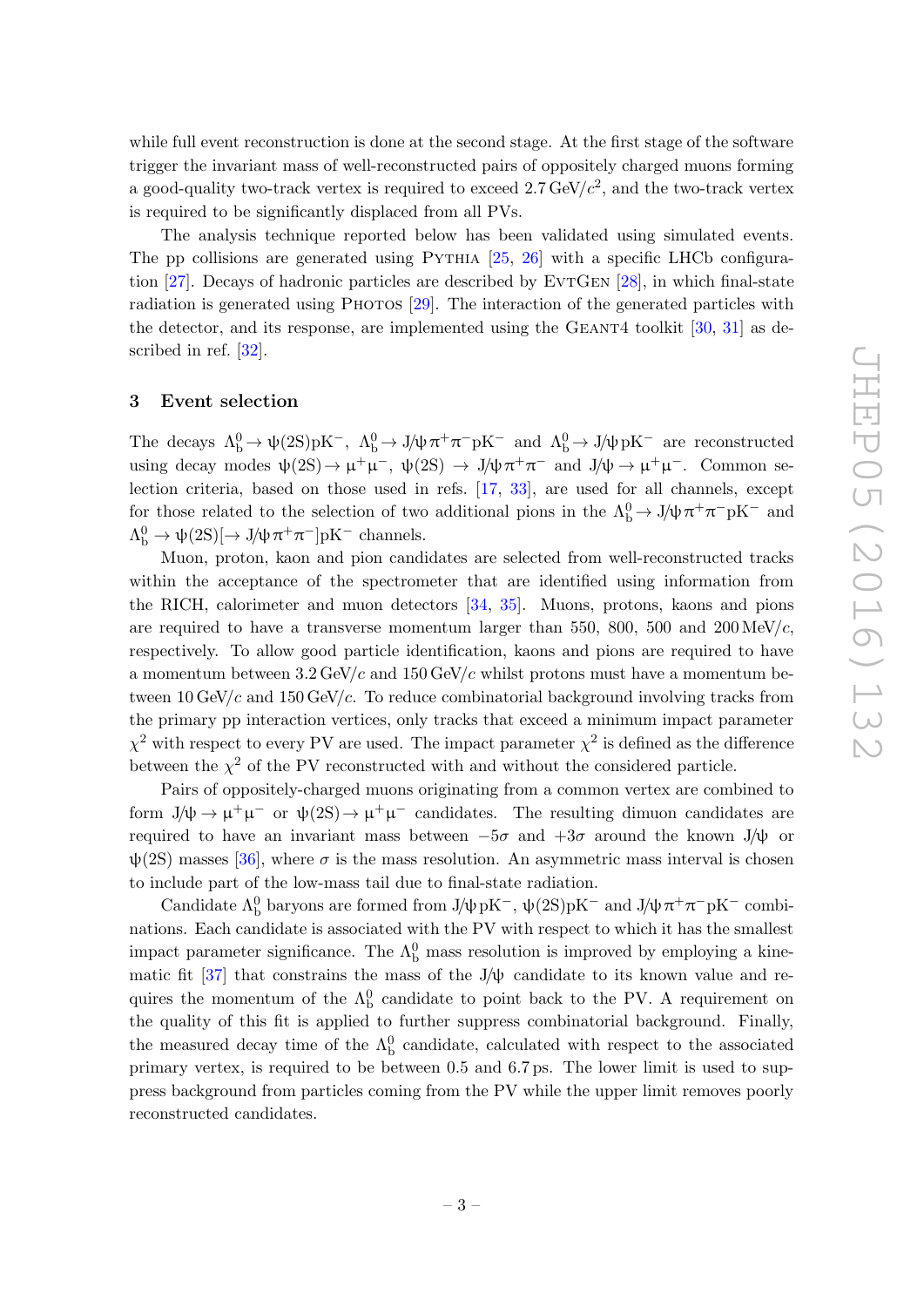

<span id="page-4-2"></span>Figure 1. Mass distributions of selected  $(left) \Lambda_b^0 \to \psi(2S) [\to \mu^+ \mu^-] pK^-$  and  $(right) \Lambda_b^0 \to J/\psi pK^$ candidates. The total fit function (solid red), the  $\Lambda_b^0$  signal contribution (dotted magenta) and the combinatorial background (dashed blue) are shown. The error bars show 68% Poissonian confidence intervals.

To suppress cross-feed from decays of the  $\rm B^0_s$  meson into J/ψ K<sup>-</sup>K<sup>+</sup>, ψ(2S)K<sup>-</sup>K<sup>+</sup> and J/ $\psi \pi^+ \pi^- K^- K^+$  final states, with the positively-charged kaon misidentified as a proton, a veto on the  $\Lambda_{\text{b}}^0$  candidate mass, recalculated with a kaon mass hypothesis for the proton, is applied. Any candidate with a recalculated mass consistent with the nominal  $B_s^0$  mass is rejected. A similar veto is applied to suppress cross-feed from decays of  $B^0$  mesons into J/ $\psi$ K<sup>-</sup>π<sup>+</sup>,  $\psi$ (2S)K<sup>-</sup>π<sup>+</sup> and J/ $\psi$ π<sup>-</sup>π<sup>+</sup>π<sup>+</sup>K<sup>-</sup> decays with the positively-charged pion misidentified as a proton.

# <span id="page-4-0"></span>4 Measurement of branching fractions

#### <span id="page-4-1"></span>4.1 Signal yields and efficiencies

The mass distributions for selected  $\Lambda_b^0 \to \psi(2S)[\to \mu^+\mu^-]pK^-$  candidates and candidates for the normalization channel  $\Lambda_b^0 \to J/\psi\,pK^-$  are shown in figure [1.](#page-4-2) Signal yields are determined using unbinned extended maximum likelihood fits to these distributions. The signal is modelled with a modified Gaussian function with power-law tails on both sides [\[38,](#page-15-10) [39\]](#page-15-11), where the tail parameters are fixed from simulation and the mass resolution parameter is allowed to vary. The background is modelled with an exponential function multiplied by a first-order polynomial. The resolution parameters obtained from the fits are found to be  $3.82 \pm 0.17 \,\text{MeV}/c^2$  for the channel  $\Lambda_b^0 \to \psi(2S)[\to \mu^+\mu^-]pK^-$  and  $6.12 \pm 0.05 \,\text{MeV}/c^2$  for  $Λ<sup>0</sup><sub>b</sub> → J/ψpK<sup>-</sup>$ , in good agreement with expectations from simulation.

The mass distribution for selected  $\Lambda_b^0 \to J/\psi \pi^+ \pi^- p K^-$  candidates is shown in figure [2\(](#page-5-0)left), along with the result of an unbinned extended maximum likelihood fit using the model described above. The mass resolution parameter obtained from the fit is  $4.72 \pm 0.23$  MeV/ $c^2$ . . The mass distribution of the  $J/\psi \pi^+ \pi^-$  system from signal  $\Lambda_b^0 \to J/\psi \pi^+ \pi^- pK^-$  decays is presented in figure [2\(](#page-5-0)right) in the region  $3.67 < m(J/\psi \pi^+ \pi^-) < 3.7 \,\text{GeV}/c^2$ .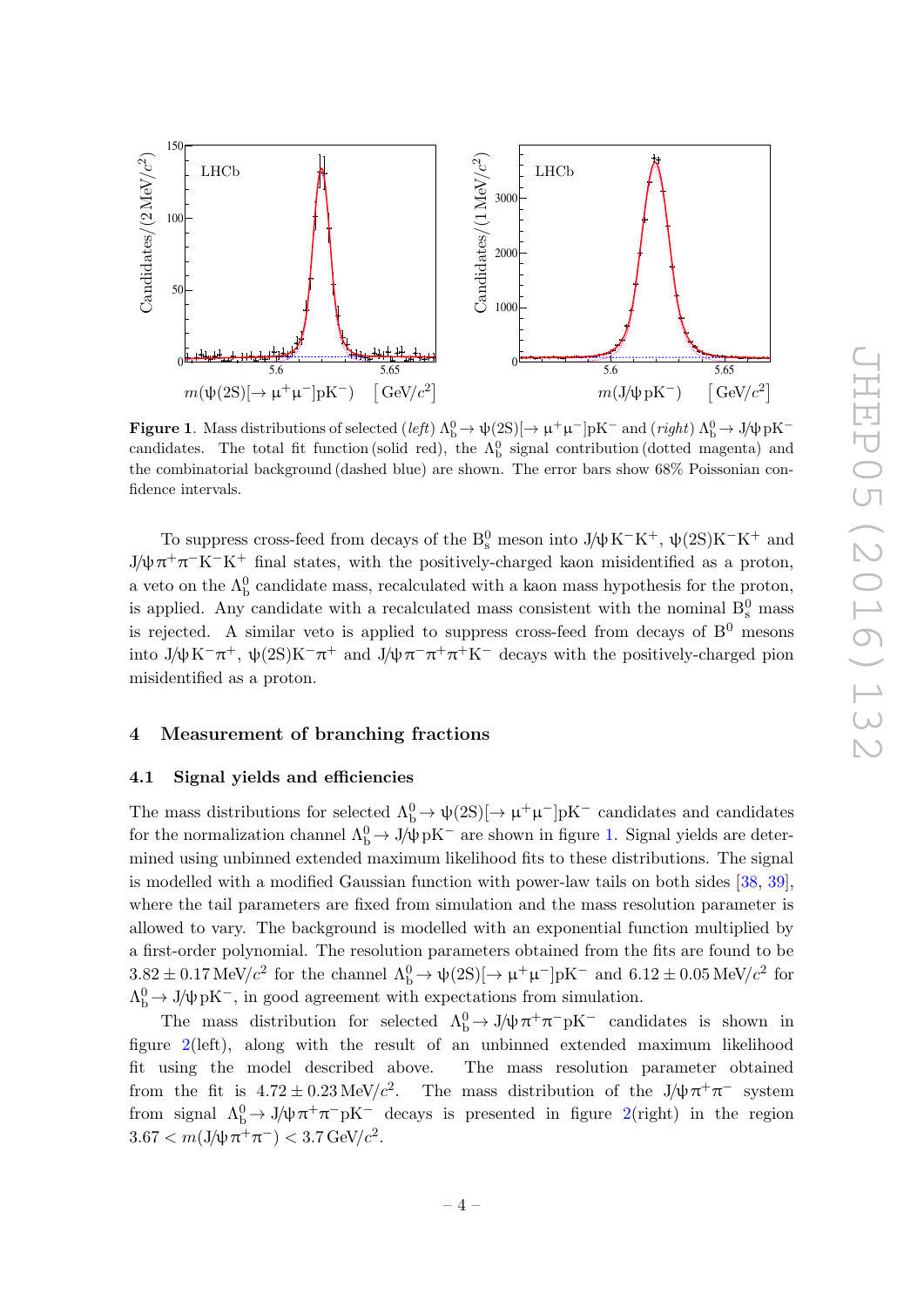

<span id="page-5-0"></span>**Figure 2.** Left: mass distribution of selected  $\Lambda_b^0 \to J/\psi \pi^+ \pi^- pK^-$  candidates. Right: backgroundsubtracted  $J/\psi \pi^+ \pi^-$  mass distribution for that mode. The total fit function and the signal contributions are shown by solid red and dotted magenta lines, respectively. The combinatorial background in the left plot and nonresonant contribution in the right plot are shown by dashed blue lines.

| Channel                                                                              | $N(\Lambda_{\rm b}^0)$ |
|--------------------------------------------------------------------------------------|------------------------|
| $\Lambda_{\rm b}^0 \rightarrow J/\psi \, {\rm pK}^-$                                 | $28834 \pm 204$        |
| $\Lambda_{\rm b}^0 \rightarrow \psi(2S)[\rightarrow \mu^+ \mu^-] \text{pK}^-$        | $665 \pm 28$           |
| $\Lambda_{\rm b}^0 \rightarrow \psi(2S)[\rightarrow J/\psi \pi^+ \pi^-] \text{pK}^-$ | $231 \pm 17$           |
| $\Lambda_b^0 \rightarrow J/\psi \pi^+ \pi^- pK^-$                                    | $793 \pm 36$           |

<span id="page-5-1"></span>**Table 1.** Signal yields of  $\Lambda_b^0$  decay channels. Uncertainties are statistical only.

The background subtraction is performed with the sPlot technique [\[40\]](#page-15-12) using the  $J/\psi \pi^+ \pi^- pK^-$  mass as the discriminating variable. The signal yield of  $\Lambda_b^0 \to \psi(2S)[\to J/\psi \pi^+\pi^-]pK^-$  decays is determined using an unbinned extended maximum likelihood fit to the J $\psi \pi^+ \pi^-$  invariant mass distribution. The  $\psi(2S)$  component is modelled with a modified Gaussian function with power-law tails on both sides, where the tail parameters are fixed from simulation. The nonresonant component is taken to be constant. The mass resolution parameter obtained from the fit is  $2.29\pm0.17$  MeV/ $c^2$ . The signal yields are summarized in table [1.](#page-5-1)

The ratio of branching fractions  $R^{\psi(2S)}$ , defined in eq. [\(1.1\)](#page-2-1), is measured in two different decay modes,

<span id="page-5-2"></span>
$$
R^{\psi(2S)}\Big|_{\psi(2S)\to\mu^{+}\mu^{-}} = \frac{N_{\psi(2S)\to\mu^{+}\mu^{-}}}{N_{\text{J/\psi}}} \times \frac{\varepsilon_{\text{J/\psi}}^{\Lambda_{\text{B}}^{0}}}{\varepsilon_{\psi(2S)\to\mu^{+}\mu^{-}}} \times \frac{\mathcal{B}(\text{J/\psi}\to\mu^{+}\mu^{-})}{\mathcal{B}(\psi(2S)\to\mu^{+}\mu^{-})},
$$
  

$$
R^{\psi(2S)}\Big|_{\psi(2S)\to\text{J/\psi}\pi^{+}\pi^{-}} = \frac{N_{\psi(2S)\to\text{J/\psi}\pi^{+}\pi^{-}}}{N_{\text{J/\psi}}} \times \frac{\varepsilon_{\text{J/\psi}}^{\Lambda_{\text{B}}^{0}}}{\varepsilon_{\psi(2S)\to\text{J/\psi}\pi^{+}\pi^{-}}} \times \frac{1}{\mathcal{B}(\psi(2S)\to\text{J/\psi}\pi^{+}\pi^{-})},
$$
(4.1)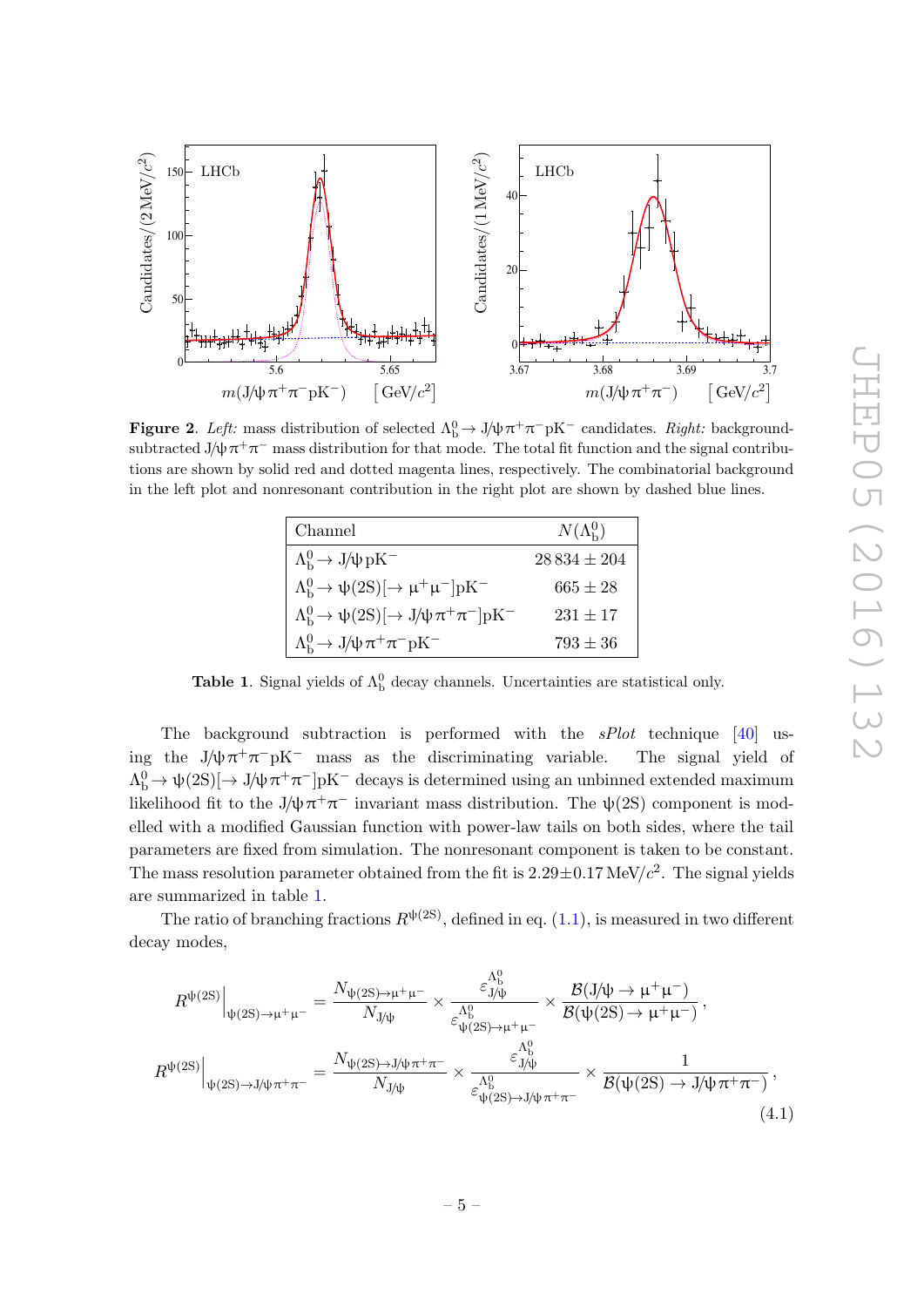|                                                                                                                   | Value           |
|-------------------------------------------------------------------------------------------------------------------|-----------------|
| $\varepsilon_{J/\!\psi}^{\Lambda_{\rm b}^0}/\varepsilon_{\psi(2S)\to\mu^+\mu^-}^{\Lambda_{\rm b}^0}$              | $1.188 + 0.006$ |
| $\varepsilon_{J\!/\!\psi}^{\Lambda_{\rm b}^0}/\varepsilon_{\psi(2S)\to J\!/\!\psi\pi^+\pi^-}^{\Lambda_{\rm b}^0}$ | $8.84 + 0.05$   |
| $\varepsilon_{J/\!\psi}^{\Lambda_{\rm b}^0}/\varepsilon_{J/\!\psi}^{\Lambda_{\rm b}^0}\pi^+\pi^-$                 | $7.59 \pm 0.04$ |

<span id="page-6-1"></span>Table 2. Ratios of efficiencies. The uncertainties reflect the limited size of the simulation sample.

and the ratio  $R^{J/\psi \pi^+ \pi^-}$ , defined in eq. [\(1.2\)](#page-2-1), is measured as

$$
R^{\mathsf{J/\psi}\pi^{+}\pi^{-}} = \frac{N_{\mathsf{J/\psi}\pi^{+}\pi^{-}}}{N_{\mathsf{J/\psi}}} \times \frac{\varepsilon_{\mathsf{J/\psi}}^{\Lambda_{\mathsf{b}}^{0}}}{\varepsilon_{\mathsf{J/\psi}\pi^{+}\pi^{-}}} , \qquad (4.2)
$$

where  $N_X$  represents the observed signal yield and  $\varepsilon_X^{\Lambda_b^0}$  denotes the efficiency for the decay  $\Lambda_b^0 \to XpK^-$ . The ratio  $\frac{\mathcal{B}(J/\psi \to \mu^+ \mu^-)}{\mathcal{B}(\psi(2S) \to \mu^+ \mu^-)}$  $\frac{\mathcal{B}(J/\psi \to \mu^+\mu^-)}{\mathcal{B}(\psi(2S) \to \mu^+\mu^-)}$  is taken to be equal to the more precisely measured ratio of dielectron branching fractions,  $\frac{\mathcal{B}(J/\psi \to e^+e^-)}{\mathcal{B}(\psi(2S) \to e^+e^-)}$  = 7.57 ± 0.17 [\[36\]](#page-15-8). For the  $\psi(2S) \to J/\psi \pi^+ \pi^-$  branching fraction the world average  $(34.46 \pm 0.30)\%$  [\[36\]](#page-15-8) is taken.

The efficiency is defined as the product of the geometric acceptance and the detection, reconstruction, selection and trigger efficiencies. The efficiencies for hadron identification as functions of kinematic parameters and event multiplicity are determined from data using calibration samples of low-background decays:  $D^{*+} \to D^0 \pi^+$  followed by  $D^0 \to K^-\pi^$ for kaons and pions, and  $\Lambda^0 \to p\pi^-$  and  $\Lambda_c^+ \to pK^-\pi^+$  for protons [\[34\]](#page-15-6). The remaining efficiencies are determined using simulation.

In the simulation of  $\Lambda_b^0 \to J/\psi \, pK^-$  decays, the model established in ref. [\[12\]](#page-14-3) that includes pentaquark contributions is used, while in the simulation of the other decay modes the events are generated uniformly in phase space. The simulation is corrected to reproduce the transverse momentum and rapidity distributions of the  $\Lambda<sub>b</sub><sup>0</sup>$  baryons observed in data [\[9\]](#page-14-0) and to account for small discrepancies between data and simulation in the reconstruction of charged tracks [\[41\]](#page-15-13). The ratios of efficiencies to those in the  $\Lambda_{\rm b}^0 \to \text{J}/\psi\,\rm pK^-$  channel are presented in table [2.](#page-6-1)

#### <span id="page-6-0"></span>4.2 Systematic uncertainties

Most systematic uncertainties cancel in the measurements of the ratios of branching fractions, notably those related to the reconstruction, identification and trigger efficiencies of the  $J/\psi \to \mu^+\mu^-$  and  $\psi(2S) \to \mu^+\mu^-$  candidates [\[13\]](#page-14-4), due to the similarity of the muon and dimuon spectra for these modes. The remaining systematic uncertainties are summarized in table [3](#page-7-0) and discussed below.

Alternative parametrizations for the signal and background are used to estimate the systematic uncertainties related to the fit model. A modified Novosibirsk function [\[42\]](#page-15-14),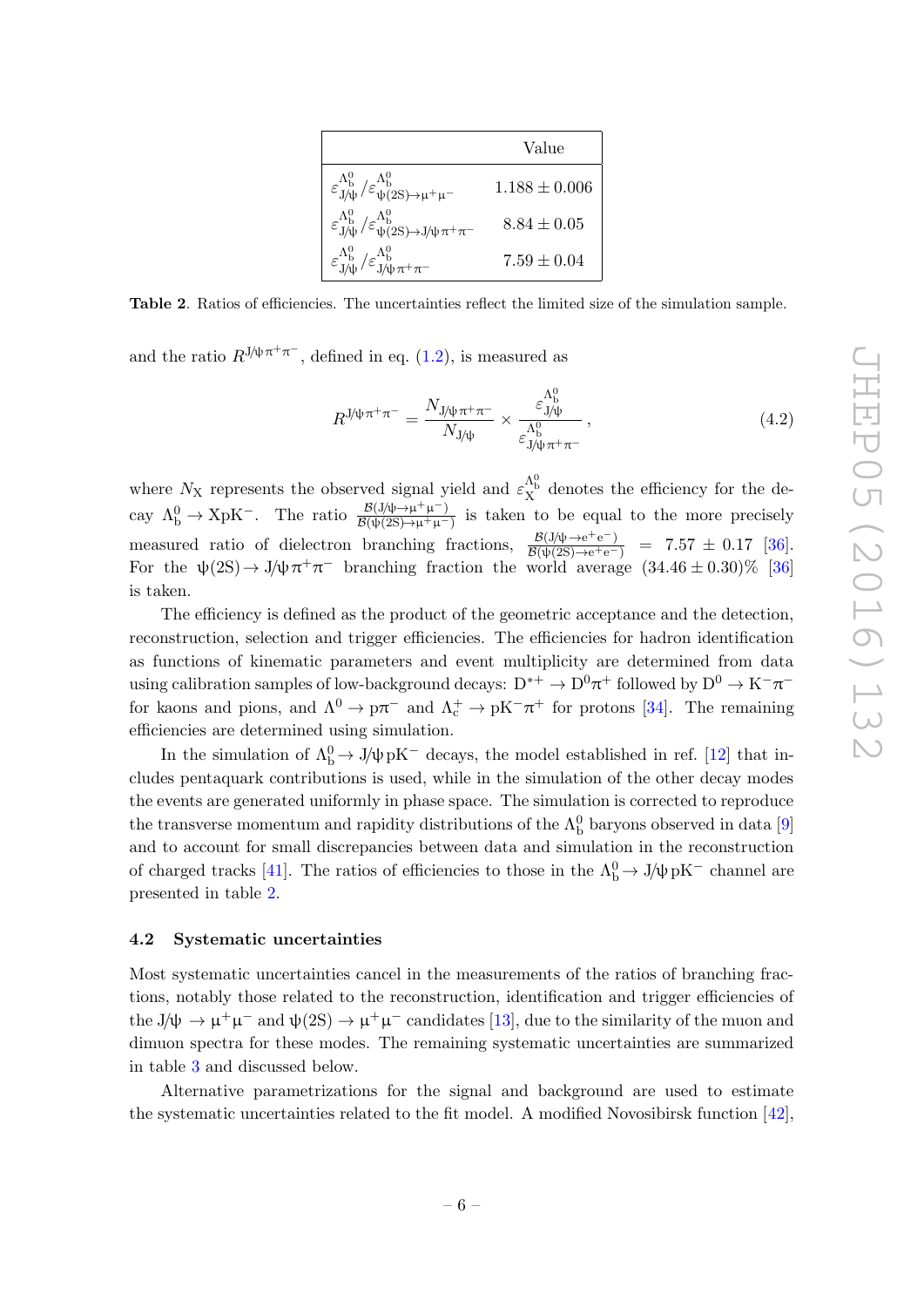| Source                              | $R^{\psi(2S)}$<br>$\psi(2S) \rightarrow \mu^+ \mu^-$ | $R^{\psi(2S)}$<br>$\vert \psi(2S) \rightarrow J/\psi \pi^+ \pi^-$ | $R^{\text{J}/\psi\pi^+\pi^-}$ |
|-------------------------------------|------------------------------------------------------|-------------------------------------------------------------------|-------------------------------|
| Fit model                           | 0.8                                                  | 3.0                                                               | 3.5                           |
| Cross-feed                          | 0.8                                                  | 0.9                                                               | 0.9                           |
| Efficiency calculation:             |                                                      |                                                                   |                               |
| $\Lambda_{\rm b}^0$ decay model     | 0.3                                                  | 0.8                                                               | 0.8                           |
| Reconstruction of additional pions: |                                                      |                                                                   |                               |
| Hadron interaction                  |                                                      | $2 \times 2.0$                                                    | $2 \times 2.0$                |
| Track efficiency correction         |                                                      | 3.2                                                               | 2.7                           |
| Hadron identification               | 0.1                                                  | 0.1                                                               | 0.2                           |
| Trigger                             | 1.1                                                  | 1.1                                                               | 1.1                           |
| Selection criteria                  | 0.6                                                  | 0.9                                                               | 0.2                           |
| Simulation sample size              | 1.0                                                  | 1.6                                                               | 1.7                           |
| Sum in quadrature                   | 2.0                                                  | 6.4                                                               | 6.4                           |

<span id="page-7-0"></span>**Table 3.** Systematic uncertainties (in %) on the ratios of branching fractions  $R^{\psi(2S)}$  and  $R^{J/\psi}\pi^{+}\pi^{-}$ .

an Apolonios function [\[43\]](#page-15-15), an asymmetric variant of the Apolonios function and the Student's t-distribution are used for the  $\Lambda_b^0$  signal shape, and an exponential function multiplied by a second-order polynomial is used for the background. The ratio of event yields is remeasured with the cross-check models, and the maximum deviation with respect to the nominal value is assigned as a systematic uncertainty.

The uncertainty associated with the  $B_s^0$  and  $B^0$  cross-feed is estimated by varying the widths of the rejected regions and recomputing the signal yields, taking into account the changes in efficiencies. As an additional cross-check, a veto is applied also on possible contributions from  $\overline{\Lambda}_{\rm b}^0 \to J/\psi \overline{\rm p}K^+$ ,  $\overline{\Lambda}_{\rm b}^0 \to \psi(2S)\overline{\rm p}K^+$  and  $\overline{\Lambda}_{\rm b}^0 \to J/\psi \pi^+ \pi^- \overline{\rm p}K^+$  decays where the positive kaon is misidentified as a proton and the antiproton is misidentified as a negative kaon. The maximum of the observed differences from the nominal values is assigned as the corresponding systematic uncertainty.

The remaining systematic uncertainties are associated with the efficiency determination. The systematic uncertainty related to the decay model for  $\Lambda_b^0 \to \psi(2S)pK^-$  and  $\Lambda_b^0 \to J/\psi \pi^+ \pi^- pK^-$  decays is estimated using the simulated samples, corrected to reproduce the invariant mass of the pK<sup>-</sup> and  $\psi(2S)$  p or J/ $\psi \pi^+ \pi^-$  p systems observed in data. The largest change in efficiency is taken as the corresponding systematic uncertainty.

The decay modes  $\Lambda_b^0 \to J/\psi \pi^+ \pi^- p K^-$  and  $\Lambda_b^0 \to \psi(2S) [\to J/\psi \pi^+ \pi^-] p K^-$  have two additional pions to reconstruct compared to the reference mode  $\Lambda_b^0 \to \mathrm{J}/\psi\,\mathrm{pK}^-$  . The uncertainty associated with the reconstruction of these additional low- $p_T$  tracks has two independent contributions. First, the uncertainties in the amount and distribution of material in the detector result in an uncertainty of 2.0% per additional final-state pion due to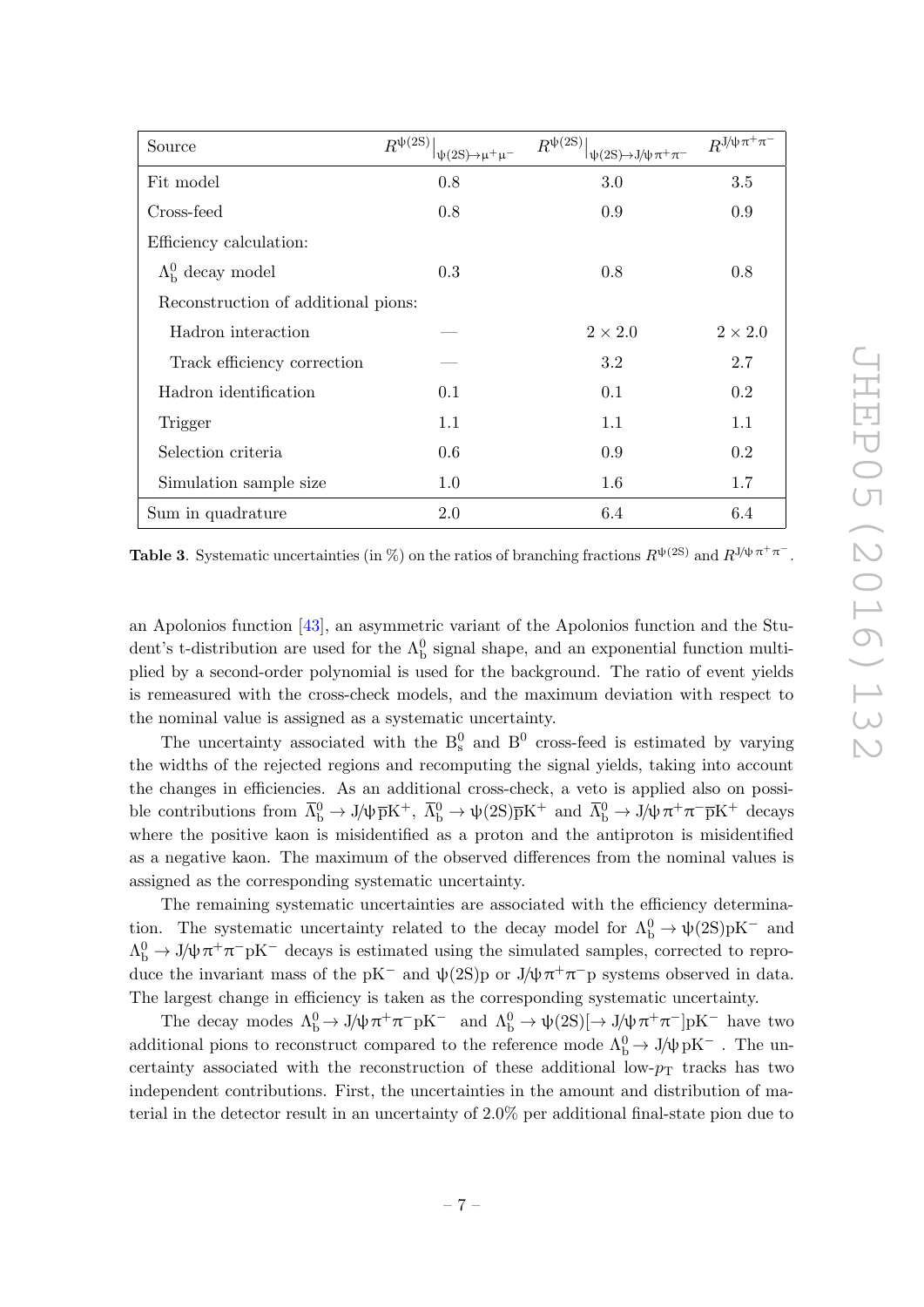the modelling of hadron interactions [\[41\]](#page-15-13). Second, the small difference in the track finding efficiency between data and simulation is corrected using a data-driven technique [\[41\]](#page-15-13). The uncertainties in the correction factors are propagated to the efficiency ratios by means of pseudoexperiments. This results in a systematic uncertainty of 3.2% for the ratio  $R^{\psi(2S)}|_{\psi(2S)\to J/\psi\pi^+\pi^-}$  and 2.7% for the ratio  $R^{J/\psi\pi^+\pi^-}$ .

The systematic uncertainties related to the hadron identification efficiency,  $0.1$   $(0.2)$ % for  $R^{\psi(2S)}(R^{J/\psi}\pi^+\pi^-)$  ratios, reflect the limited sizes of the calibration samples, and are propagated to the ratios  $R^{\psi(2S)}$  and  $R^{J/\psi \pi^+ \pi^-}$  by means of pseudoexperiments.

The trigger efficiency for events with  $J/\psi \to \mu^+\mu^-$  and  $\psi(2S) \to \mu^+\mu^-$  produced in beauty hadron decays is studied in data. A systematic uncertainty of 1.1% is assigned based on a comparison between data and simulation of the ratio of trigger efficiencies for high-yield samples of  $B^+ \to J/\psi K^+$  and  $B^+ \to \psi(2S)K^+$  decays [\[13\]](#page-14-4).

Another source of uncertainty is the potential disagreement between data and simulation in the estimation of efficiencies, due to effects not considered above. This is studied by varying the selection criteria in ranges that lead to as much as  $\pm 20\%$  change in the measured signal yields. The stability is tested by comparing the efficiency-corrected yields within these variations. The largest deviations range between 0.2% and 0.9% and are taken as systematic uncertainties.

Finally, a systematic uncertainty due to the limited size of the simulation sample is assigned. With all the systematic uncertainties added in quadrature, the total is 2.0% for the ratio  $R^{\psi(2S)}|_{\psi(2S)\to\mu^+\mu^-}$ , 6.4% for the ratio  $R^{\psi(2S)}|_{\psi(2S)\to J/\psi\pi^+\pi^-}$  and 6.4% for the ratio  $R^{\frac{1}{\psi}\pi^+\pi^-}$ .

# <span id="page-8-0"></span>4.3 Results

Using eq. [\(4.1\)](#page-5-2) and the ratios of yields and efficiencies determined above, the ratio  $R^{\psi(2S)}$ is measured for each  $\psi(2S)$  decay mode separately:

<span id="page-8-1"></span>
$$
R^{\psi(2S)}\Big|_{\psi(2S)\to\mu^+\mu^-} = (20.74 \pm 0.88 \pm 0.41 \pm 0.47) \times 10^{-2},
$$
  
\n
$$
R^{\psi(2S)}\Big|_{\psi(2S)\to J/\psi\pi^+\pi^-} = (20.55 \pm 1.52 \pm 1.32 \pm 0.18) \times 10^{-2},
$$
\n(4.3)

where the first uncertainty is statistical, the second is systematic and the third is related to the uncertainties on the dielectron J/ $\psi$  and  $\psi(2S)$  branching fractions and the  $\psi(2S) \to J/\psi \pi^+ \pi^-$  branching fraction. The average of the ratios in eq. [\(4.3\)](#page-8-1) is

$$
R^{\psi(2S)} = (20.70 \pm 0.76 \pm 0.46 \pm 0.37) \times 10^{-2}.
$$
 (4.4)

In this average the systematic uncertainties related to the normalization channel,  $Λ<sup>0</sup><sub>b</sub> \rightarrow J/\psi pK<sup>-</sup>$ , and the trigger efficiency are considered to be 100% correlated while other systematic uncertainties are treated as uncorrelated.

The ratio of the branching fractions of  $\Lambda_b^0 \to J/\psi \pi^+ \pi^- p K^-$  and  $\Lambda_b^0 \to J/\psi p K^-$  is found to be

$$
R^{\frac{1}{\psi}\pi^{+}\pi^{-}} = (20.86 \pm 0.96 \pm 1.34) \times 10^{-2}, \qquad (4.5)
$$

where contributions via intermediate resonances are included.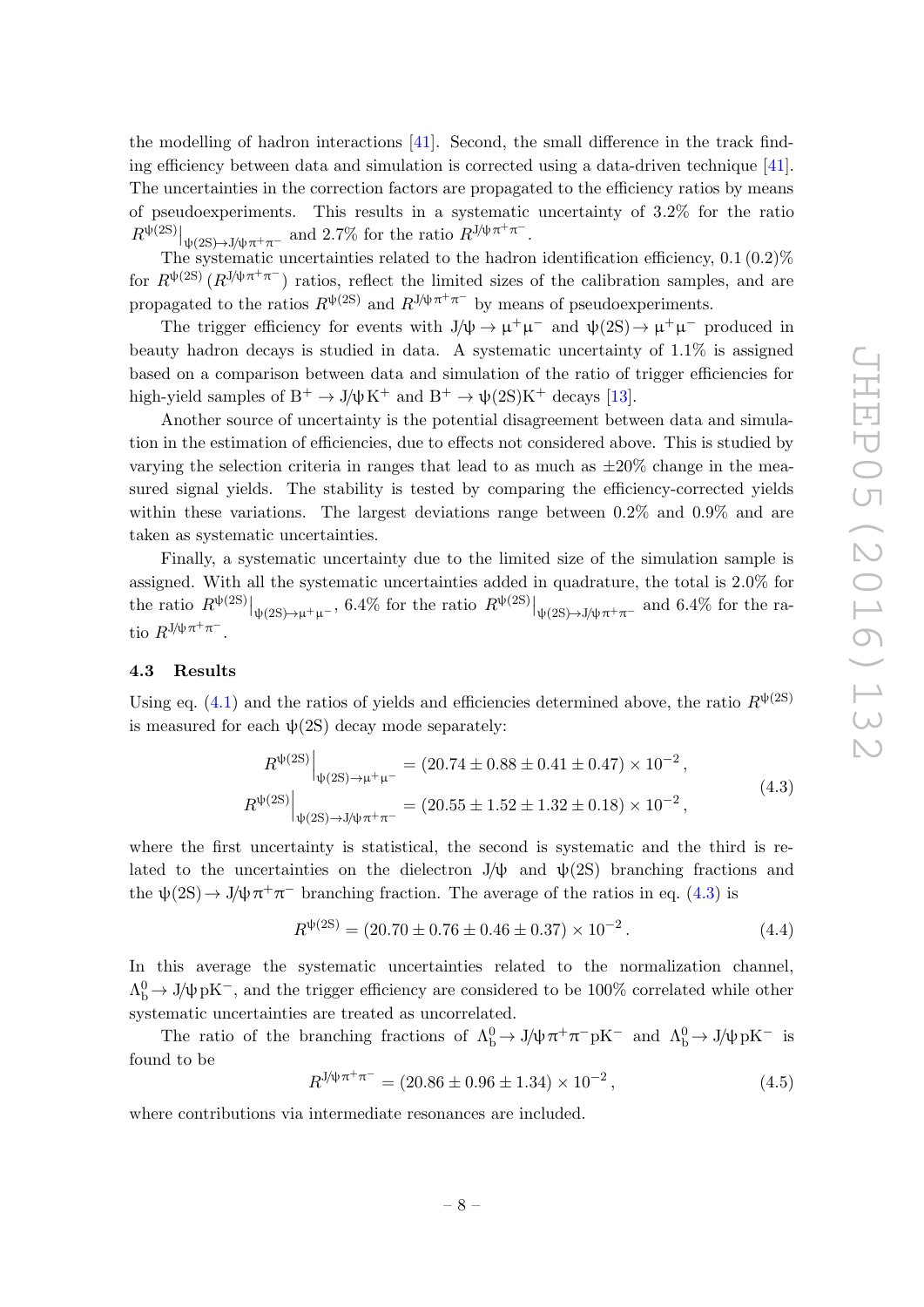The absolute branching fractions  $\Lambda_b^0 \to \psi(2S)pK^-$  and  $\Lambda_b^0 \to J/\psi \pi^+ \pi^- pK^-$  are derived using the branching fraction  $\mathcal{B}(\Lambda_b^0 \to J/\psi \,\mathrm{pK}^-) = (3.04 \pm 0.04 \pm 0.06 \pm 0.33 \frac{+0.43}{-0.27}) \times 10^{-4}$ , measured in ref. [\[9\]](#page-14-0), where the third uncertainty is due to the uncertainty on the branching fraction of the decay  $B^0 \to J/\psi \overline{K}^*(892)^0$  and the fourth is due to the knowledge of the ratio of fragmentation fractions  $f_{\Lambda_b^0}/f_d$ . They are found to be

$$
\mathcal{B}(\Lambda_b^0 \to \psi(2S)pK^-) = (6.29 \pm 0.23 \pm 0.14^{+1.14}_{-0.90}) \times 10^{-5}, \n\mathcal{B}(\Lambda_b^0 \to J/\psi \pi^+ \pi^- pK^-) = (6.34 \pm 0.29 \pm 0.41^{+1.15}_{-0.91}) \times 10^{-5},
$$
\n(4.6)

where the third uncertainty comes from the uncertainties in the branching fractions of  $\Lambda_b^0 \to J/\psi \,\mathrm{pK}^-$ ,  $\psi(2S) \to J/\psi \,\pi^+\pi^-$ ,  $\psi(2S) \to e^+e^-$  and  $J/\psi \to e^+e^-$  decays.

From the two separate measurements of the ratio  $R^{\psi(2S)}$  via different decay modes of the  $\psi(2S)$  meson (eq. [\(4.3\)](#page-8-1)), the ratio of the  $\psi(2S) \to \mu^+ \mu^-$  and  $\psi(2S) \to J/\psi \pi^+ \pi^$ branching fractions is calculated as

$$
\frac{\mathcal{B}(\psi(2S) \to \mu^{+}\mu^{-})}{\mathcal{B}(\psi(2S) \to J/\psi \pi^{+}\pi^{-})} = \frac{N_{\psi(2S) \to \mu^{+}\mu^{-}}}{N_{\psi(2S) \to J/\psi \pi^{+}\pi^{-}}} \times \frac{\varepsilon_{\psi(2S) \to J/\psi \pi^{+}\pi^{-}}^{\Lambda_{\phi}^{0}}}{\varepsilon_{\psi(2S) \to \mu^{+}\mu^{-}}^{\Lambda_{\phi}^{0}}} \times \mathcal{B}(J/\psi \to \mu^{+}\mu^{-})
$$

$$
= (2.30 \pm 0.20 \pm 0.12 \pm 0.01) \times 10^{-2}, \tag{4.7}
$$

where the third uncertainty is related to the uncertainty of the known branching fraction  $\mathcal{B}(J/\psi \to \mu^+\mu^-) = (5.961 \pm 0.033)\%$  [\[36\]](#page-15-8). This result is in agreement with the world average of  $(2.29 \pm 0.25) \times 10^{-2}$  [\[36\]](#page-15-8) based on results of the E672/E706 [\[44\]](#page-15-16) and BaBar [\[45\]](#page-15-17) collaborations, and has similar precision.

# <span id="page-9-0"></span>5 Measurement of  $\Lambda^{0}_{\rm b}$  baryon mass

The low energy release in  $\Lambda_b^0 \to \psi(2S)pK^-$  and  $\Lambda_b^0 \to J/\psi \pi^+ \pi^- pK^-$  decays allows the  $\Lambda_b^0$  mass to be determined with a small systematic uncertainty. The mass is measured using four decay channels:  $\Lambda_b^0 \to \psi(2S) [\to \mu^+ \mu^-] pK^-$ ,  $\Lambda_b^0 \to \psi(2S) [\to J/\psi \pi^+ \pi^-] \bar{p} K^-$ ,  $\Lambda_b^0 \to J/\psi \pi^+ \pi^- \bar{p} K^-$  and  $\Lambda_b^0 \to J/\psi \bar{p} K^-$ . The mass distributions for the  $\Lambda_b^0 \to \psi(2S)[\to \mu^+\mu^-]pK^-$  and  $\Lambda_b^0 \to J/\psi pK^-$  channels are shown in fig-ure [1.](#page-4-2) In the  $\Lambda_b^0 \to \psi(2S)[\to J/\psi \pi^+\pi^-]pK^-$  channel, the  $J/\psi \pi^+\pi^-$  system is constrained to the nominal  $\psi(2S)$  mass [\[36\]](#page-15-8) to improve the precision. In the  $\Lambda_b^0 \to J/\psi \pi^+ \pi^- pK^-$  channel, to avoid overlap with the  $\Lambda_b^0 \to \psi(2S) \rightarrow J/\psi \pi^+ \pi^-$  [pK<sup>-</sup> channel the  $\psi(2S)$  region is vetoed, *i.e.* the mass of the  $J/\psi \pi^+\pi^-$  combination is required to be outside the range  $3670 < m(J/\psi \pi^+\pi^-) < 3700 \,\text{MeV}/c^2$ . The mass distributions for these two samples, along with the result of an unbinned extended maximum likelihood fit using the model described in section [4.1,](#page-4-1) are shown in figure [3.](#page-10-0)

The systematic uncertainties on the measurement of the  $\Lambda_{\rm b}^0$  baryon mass for all four channels are listed in table [4.](#page-10-1) The precision of the absolute momentum scale calibration of  $0.03\%$  is the dominant source of uncertainty [\[23,](#page-14-10) [46\]](#page-15-18). This uncertainty is proportional to the energy release in the decay and is minimal for the processes with a  $\psi(2S)$  in the final state. A further uncertainty is related to the energy loss in the material of the tracking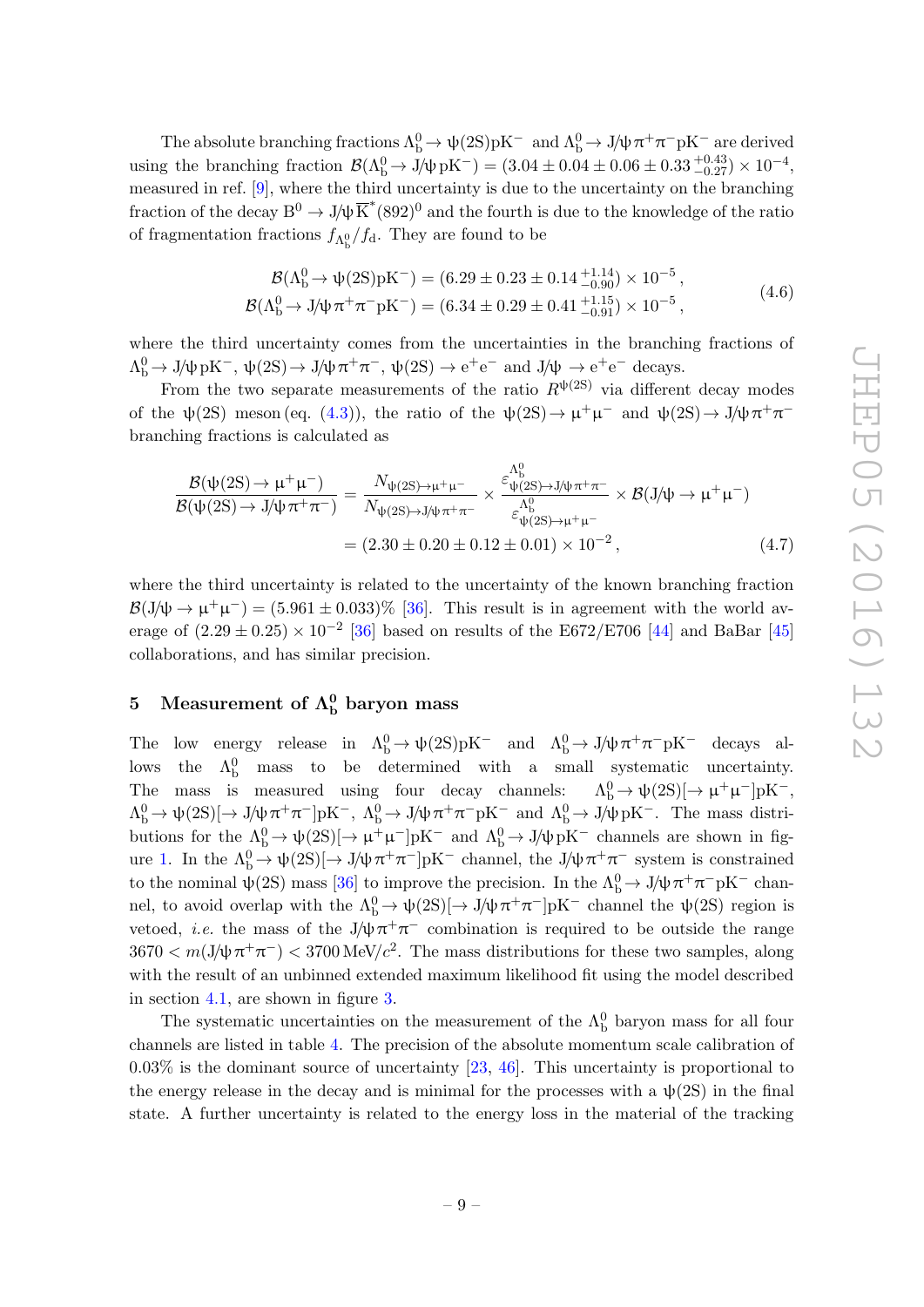

<span id="page-10-0"></span>**Figure 3.** Left: mass distribution of selected  $\Lambda_b^0 \to \psi(2S) \rightarrow J/\psi \pi^+ \pi^-$  pK<sup>-</sup> candidates with an additional constraint for the  $\psi(2S)$  mass [\[36\]](#page-15-8). Right: mass distribution of selected  $\Lambda_b^0 \to J/\psi \pi^+ \pi^- pK^-$  candidates with a requirement of the  $J/\psi \pi^+ \pi^-$  combination mass to be outside the range  $3670 < m(J/\psi \pi^+ \pi^-) < 3700 \text{ MeV}/c^2$ . The total fit function (solid red), the  $\Lambda_b^0$  signal contribution (dotted magenta) and the combinatorial background (dashed blue) are shown.

|                               | $J/\psi$ |      | $\psi(2S) \rightarrow \mu^+ \mu^ \psi(2S) \rightarrow J/\psi \pi^+ \pi^ J/\psi \pi^+ \pi^-$ , $\psi(2S)$ |      |
|-------------------------------|----------|------|----------------------------------------------------------------------------------------------------------|------|
| Momentum scale                | 0.34     | 0.19 | 0.15                                                                                                     | 0.26 |
| Energy loss correction $0.03$ |          | 0.02 | 0.06                                                                                                     | 0.07 |
| Fit model                     | 0.04     | 0.03 | 0.08                                                                                                     | 0.05 |
| Sum in quadrature             | 0.34     | 0.19 | 0.18                                                                                                     | 0.27 |

<span id="page-10-1"></span>**Table 4.** Systematic uncertainties (in  $\text{MeV}/c^2$ ) on the  $\Lambda_b^0$  mass using the decay modes  $\Lambda_b^0 \to J/\psi \,\mathrm{pK}^-$ ,  $b^0_b \rightarrow J/\psi pK^-$ ,  $\Lambda_b^0 \rightarrow \psi(2S)[\rightarrow \mu^+\mu^-]pK^-$ ,  $\Lambda_b^0 \rightarrow \psi(2S)[\rightarrow J/\psi \pi^+\pi^-]pK^-$  and  $\Lambda_b^0 \to J/\psi \pi^+ \pi^- p K^-$  with the  $J/\psi \pi^+ \pi^-$  mass outside the  $\psi(2S)$  region.

system  $[47]$ , which is known with an accuracy of  $10\%$  [\[48\]](#page-16-1). This effect is estimated by varying the energy loss correction in the reconstruction by 10% and taking the observed mass shift as an uncertainty. The uncertainty due to the fit model is estimated using the same set of cross-check models for the signal and background parameterization as considered in section [4,](#page-4-0) with the maximum deviation in the mass assigned as a systematic uncertainty. The uncertainties on the masses of the J/ $\psi$  and  $\psi(2S)$  mesons [\[36\]](#page-15-8) are small and are therefore neglected.

As a cross-check, the data sample is divided into four parts, for data collected at  $\sqrt{s} = 7$ and 8TeV and with different magnet polarities. The measured masses are consistent among these subsamples, and therefore no systematic uncertainty is assigned. To check the effect of the selection criteria (see section [3\)](#page-3-0), the high-yield  $\Lambda_b^0 \to J/\psi pK^-$  decay channel is used. No sizeable dependence of the mass on the selection criteria is observed and no additional uncertainty is assigned.

The results from the four decay channels are presented in table [5.](#page-11-0) To combine them, correlations must be taken into account. The statistical uncertainties and those related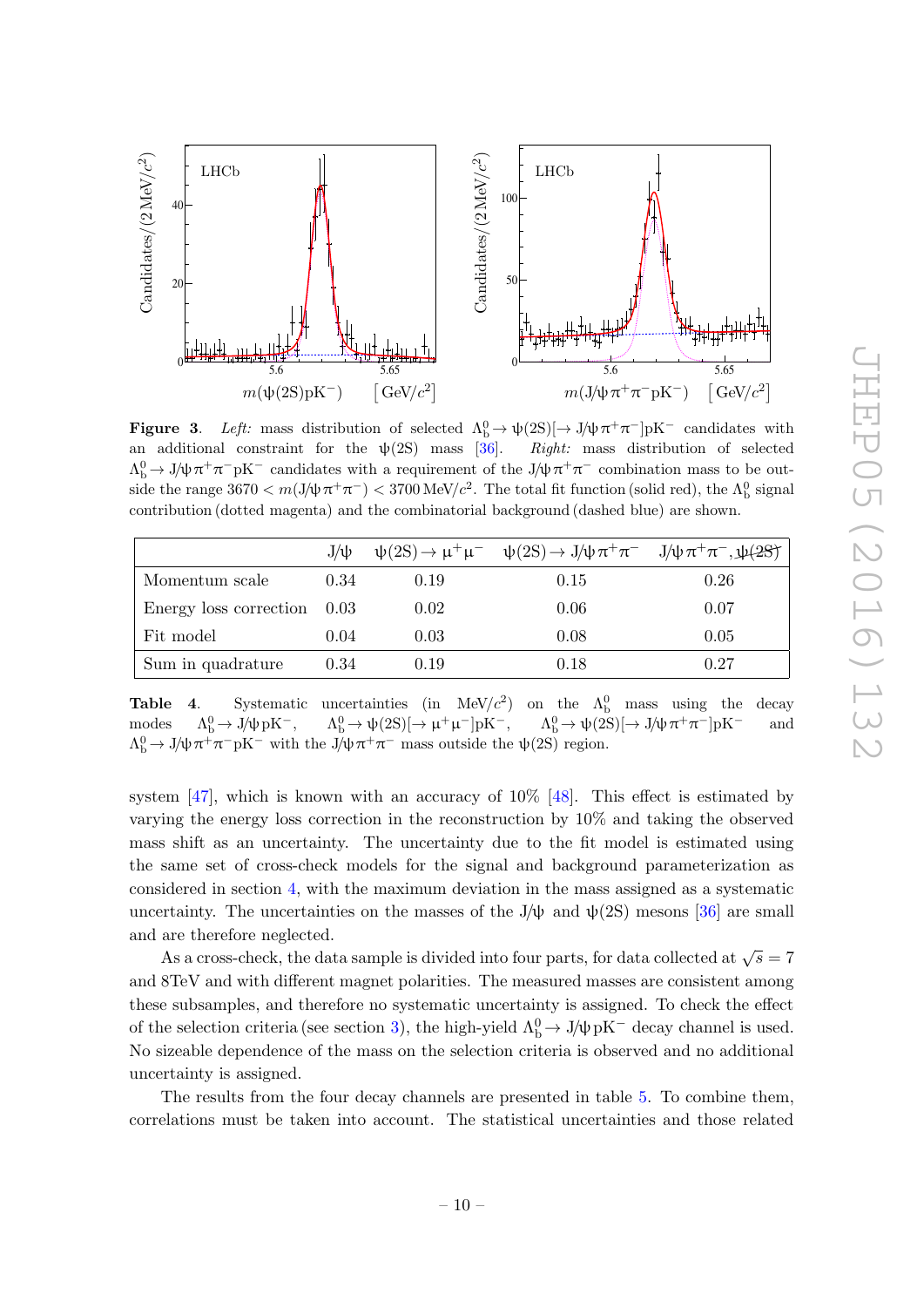| Channel                                                                              | $M(\Lambda_{\rm b}^0)$ [MeV/ $c^2$ ] |
|--------------------------------------------------------------------------------------|--------------------------------------|
| $\Lambda_{\rm b}^0 \rightarrow J/\psi \,\rm{pK}^-$                                   | $5619.62 \pm 0.04 \pm 0.34$          |
| $\Lambda_{\rm b}^0 \rightarrow \psi(2S)[\rightarrow \mu^+ \mu^-] \text{pK}^-$        | $5619.84 \pm 0.18 \pm 0.19$          |
| $\Lambda_{\rm b}^0 \rightarrow \psi(2S)[\rightarrow J/\psi \pi^+ \pi^-] \text{pK}^-$ | $5619.38 \pm 0.33 \pm 0.18$          |
| $\Lambda_{\rm b}^0 \rightarrow J/\psi \pi^+ \pi^- pK^-$ excluding $\psi(2S)$         | $5619.08 \pm 0.30 \pm 0.27$          |

<span id="page-11-0"></span>Table 5. Measured  $\Lambda_b^0$  mass in different decay channels. The first uncertainty is statistical and the second is systematic.

to the fit procedure are treated as uncorrelated while those due to the momentum scale and energy loss correction are considered to be fully correlated. The combined value of the  $\Lambda_{\rm b}^0$  mass is

$$
M(\Lambda_{\rm b}^0) = 5619.65 \pm 0.17 \pm 0.17 \,\text{MeV}/c^2 \,,\tag{5.1}
$$

where the first uncertainty is statistical and the second systematic. The  $\chi^2$ /ndf calculated for the individual measurements with respect to the combined value is 3.0/3. This is the most precise measurement of any b-hadron mass reported to date.

Previous direct measurements of the  $\Lambda_b^0$  mass by LHCb were made using the decay  $\Lambda_b^0 \to J/\psi \Lambda^0$  [\[23,](#page-14-10) [47\]](#page-16-0) and are statistically independent of the results of this study. The combination obtained here is consistent with, and more precise than, the results of these earlier studies. The LHCb results are combined, taking the statistical uncertainties and those related to the fit procedure to be uncorrelated and those due to the energy loss correction to be fully correlated. The uncertainty due to the momentum scale in ref. [\[23\]](#page-14-10) is also taken to be fully correlated, whereas in ref. [\[47\]](#page-16-0) a different alignment and calibration procedure was used and so the corresponding uncertainty is considered to be uncorrelated with the other measurements. The result of the combination is dominated by the measurements of this analysis and is

<span id="page-11-1"></span>
$$
M(\Lambda_b^0) = 5619.65 \pm 0.16 \pm 0.14 \,\text{MeV}/c^2 \,,\tag{5.2}
$$

where the uncertainties are statistical and systematic. The  $\chi^2/\text{ndf}$  calculated for the individual measurements with respect to the combined value is 3.4/5. The measured mass is in agreement with, but more precise than, the results of the ATLAS [\[49\]](#page-16-2) and CDF [\[5\]](#page-13-3) collaborations.

From the value of the  $\Lambda_b^0$  mass in eq. [\(5.2\)](#page-11-1) and a precise measurement of the mass difference between the  $\Lambda_{\rm b}^0$  and  $\rm B^0$  hadrons reported in ref. [\[7\]](#page-13-5), the mass of the  $\rm B^0$  meson is calculated to be

$$
M(B^0) = 5279.93 \pm 0.39 \,\text{MeV}/c^2 \,,\tag{5.3}
$$

where the correlation of 41% between the LHCb measurements of the  $\Lambda_b^0$  mass and the  $\Lambda_b^0$ –B<sup>0</sup> mass splitting has been taken into account. This is in agreement with the current world average of  $5279.61 \pm 0.16 \,\text{MeV}/c^2$  [\[36\]](#page-15-8).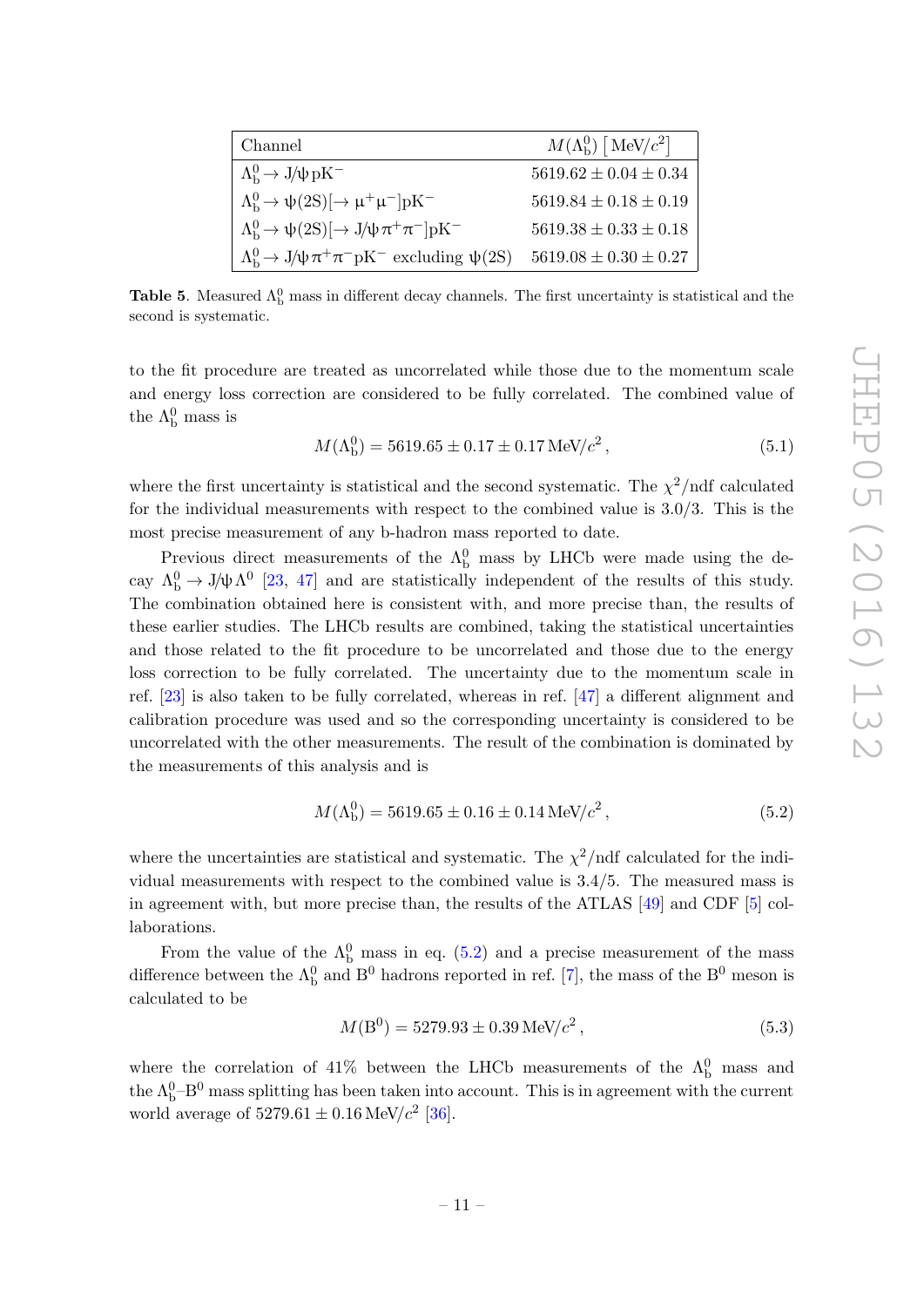#### <span id="page-12-0"></span>6 Results and summary

The  $\Lambda_b^0 \to \psi(2S)pK^-$  and  $\Lambda_b^0 \to J/\psi \pi^+ \pi^- pK^-$  decay modes are observed using a sample of pp collisions at centre-of-mass energies of 7 and 8TeV, corresponding to an integrated luminosity of 3fb<sup>-1</sup>. With results from the channels  $\psi(2S) \to \mu^+ \mu^-$  and  $\psi(2S) \to J/\psi \pi^+ \pi^-$  combined, the ratio of branching fractions is measured:

$$
R^{\psi(2\mathrm{S})} = \frac{\mathcal{B}(\Lambda_{\mathrm{b}}^0\to \psi(2\mathrm{S})\mathrm{pK^-})}{\mathcal{B}(\Lambda_{\mathrm{b}}^0\to \mathrm{J}/\psi\,\mathrm{pK^-})} = (20.70\pm 0.76\pm 0.46\pm 0.37)\times 10^{-2}\,,
$$

where the first uncertainty is statistical, the second is systematic and the third is related to the uncertainties of the known dielectron  $J/\psi$  and  $\psi(2S)$  branching fractions and of the branching fraction of the  $\psi(2S) \to J/\psi \pi^+ \pi^-$  decay. The ratio of branching fractions for  $\Lambda_b^0 \to J/\psi \pi^+ \pi^- pK^-$  and  $\Lambda_b^0 \to J/\psi pK^-$  is

$$
R^{\text{J/}\psi\pi^+\pi^-} = \frac{\mathcal{B}(\Lambda_{\text{b}}^0 \to \text{J/\psi}\pi^+\pi^- \text{pK}^-)}{\mathcal{B}(\Lambda_{\text{b}}^0 \to \text{J/\psi}\,\text{pK}^-)} = (20.86 \pm 0.96 \pm 1.34) \times 10^{-2},
$$

where the first uncertainty is statistical, the second is systematic and contributions via intermediate resonances are included.

From measurements of the ratio  $R^{\psi(2S)}$  via two different decay modes of the  $\psi(2S)$  meson it is determined that

$$
\frac{\mathcal{B}(\psi(2S) \to \mu^+ \mu^-)}{\mathcal{B}(\psi(2S) \to J/\psi \pi^+ \pi^-)} = (2.30 \pm 0.20 \pm 0.12 \pm 0.01) \times 10^{-2},
$$

where the first uncertainty is statistical, the second is systematic and the third is related to the uncertainty on  $\mathcal{B}(J/\psi \to \mu^+\mu^-)$ . This is the most precise direct measurement of this ratio to date.

Using  $\Lambda_b^0 \to \psi(2S)pK^-$ ,  $\Lambda_b^0 \to J/\psi \pi^+ \pi^- pK^-$  and  $\Lambda_b^0 \to J/\psi pK^-$  decays, the mass of the  $\Lambda_{\rm b}^0$  baryon is measured to be

$$
M(\Lambda_{\rm b}^0) = 5619.65 \pm 0.17 \pm 0.17 \,\text{MeV}/c^2 \,,
$$

where the first uncertainty is statistical and the second is systematic. Combining this result with previous LHCb measurements that used the channel  $\Lambda_b^0 \to J/\psi \Lambda^0$  [\[23,](#page-14-10) [47\]](#page-16-0) gives

$$
M(\Lambda_b^0) = 5619.65 \pm 0.16 \pm 0.14 \,\text{MeV}/c^2 \,,\tag{6.1}
$$

where the first uncertainty is statistical and the second is systematic. This is the most precise determination of the mass of any b hadron to date.

# Acknowledgments

We express our gratitude to our colleagues in the CERN accelerator departments for the excellent performance of the LHC. We thank the technical and administrative staff at the LHCb institutes. We acknowledge support from CERN and from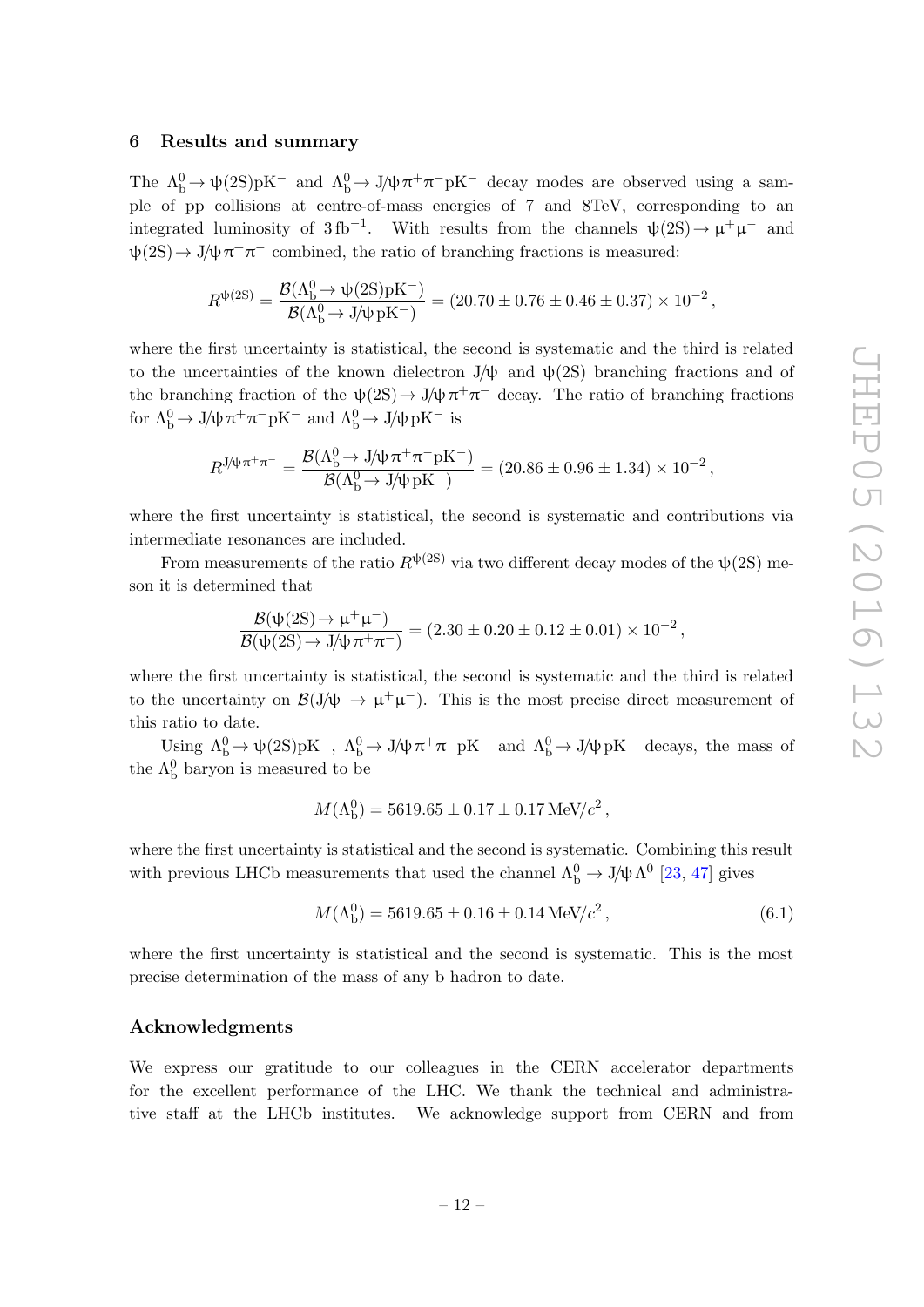the national agencies: CAPES, CNPq, FAPERJ and FINEP (Brazil); NSFC (China); CNRS/IN2P3 (France); BMBF, DFG and MPG (Germany); INFN (Italy); FOM and NWO (The Netherlands); MNiSW and NCN (Poland); MEN/IFA (Romania); MinES and FANO (Russia); MinECo (Spain); SNSF and SER (Switzerland); NASU (Ukraine); STFC (United Kingdom); NSF (U.S.A.). We acknowledge the computing resources that are provided by CERN, IN2P3 (France), KIT and DESY (Germany), INFN (Italy), SURF (The Netherlands), PIC (Spain), GridPP (United Kingdom), RRCKI and Yandex LLC (Russia), CSCS (Switzerland), IFIN-HH (Romania), CBPF (Brazil), PL-GRID (Poland) and OSC (U.S.A.). We are indebted to the communities behind the multiple open source software packages on which we depend. Individual groups or members have received support from AvH Foundation (Germany), EPLANET, Marie Skłodowska-Curie Actions and ERC (European Union), Conseil Général de Haute-Savoie, Labex ENIGMASS and OCEVU, Région Auvergne (France), RFBR and Yandex LLC (Russia), GVA, XuntaGal and GENCAT (Spain), Herchel Smith Fund, The Royal Society, Royal Commission for the Exhibition of 1851 and the Leverhulme Trust (United Kingdom).

Open Access. This article is distributed under the terms of the Creative Commons Attribution License [\(CC-BY 4.0\)](http://creativecommons.org/licenses/by/4.0/), which permits any use, distribution and reproduction in any medium, provided the original author(s) and source are credited.

# References

- <span id="page-13-0"></span>[1] M. Neubert, Heavy quark symmetry, [Phys. Rept.](http://dx.doi.org/10.1016/0370-1573(94)90091-4) 245 (1994) 259 [[hep-ph/9306320](http://arxiv.org/abs/hep-ph/9306320)] [IN[SPIRE](http://inspirehep.net/search?p=find+EPRINT+hep-ph/9306320)].
- <span id="page-13-1"></span>[2] A.V. Manohar and M.B. Wise, Heavy quark physics, Camb. Monogr. Part. Phys. Nucl. Phys. Cosmol., volume 10, Camrbidge University Press, Cambridge U.K. (2000).
- <span id="page-13-2"></span>[3] CDF collaboration, A. Abulencia et al., *Measurement of*  $\sigma(\Lambda_b^0)/\sigma(\bar{B}^0) \times \text{BR}(\Lambda_b^0 \to \Lambda_c^+\pi^-)/\text{BR}(\bar{B}^0 \to D^+\pi^-)$  in pp collisions at  $\sqrt{s} = 1.96$  TeV, [Phys.](http://dx.doi.org/10.1103/PhysRevLett.98.122002) Rev. Lett. 98 [\(2007\) 122002](http://dx.doi.org/10.1103/PhysRevLett.98.122002) [[hep-ex/0601003](http://arxiv.org/abs/hep-ex/0601003)] [IN[SPIRE](http://inspirehep.net/search?p=find+EPRINT+hep-ex/0601003)].
- [4] D0 collaboration, V.M. Abazov et al., Measurement of the production fraction times branching fraction  $f(b \to \Lambda_b) \cdot \mathcal{B}(\Lambda_b \to J/\psi \Lambda)$ , Phys. Rev. **D** 84 [\(2011\) 031102](http://dx.doi.org/10.1103/PhysRevD.84.031102) [[arXiv:1105.0690](http://arxiv.org/abs/1105.0690)] [IN[SPIRE](http://inspirehep.net/search?p=find+EPRINT+arXiv:1105.0690)].
- <span id="page-13-3"></span>[5] CDF collaboration, T.A. Aaltonen et al., Mass and lifetime measurements of bottom and charm baryons in pp⊂collisions at  $\sqrt{s} = 1.96$  TeV, Phys. Rev. **D** 89 [\(2014\) 072014](http://dx.doi.org/10.1103/PhysRevD.89.072014) [[arXiv:1403.8126](http://arxiv.org/abs/1403.8126)] [IN[SPIRE](http://inspirehep.net/search?p=find+EPRINT+arXiv:1403.8126)].
- <span id="page-13-4"></span>[6] LHCb collaboration, *Studies of beauty baryon decays to*  $D^0 p h^-$  and  $\Lambda_c^+ h^-$  final states, *[Phys.](http://dx.doi.org/10.1103/PhysRevD.89.032001)* Rev. D 89 [\(2014\) 032001](http://dx.doi.org/10.1103/PhysRevD.89.032001) [[arXiv:1311.4823](http://arxiv.org/abs/1311.4823)] [IN[SPIRE](http://inspirehep.net/search?p=find+EPRINT+arXiv:1311.4823)].
- <span id="page-13-5"></span>[7] LHCb collaboration, *Study of beauty hadron decays into pairs of charm hadrons*, *[Phys. Rev.](http://dx.doi.org/10.1103/PhysRevLett.112.202001)* Lett. 112 [\(2014\) 202001](http://dx.doi.org/10.1103/PhysRevLett.112.202001) [[arXiv:1403.3606](http://arxiv.org/abs/1403.3606)] [IN[SPIRE](http://inspirehep.net/search?p=find+EPRINT+arXiv:1403.3606)].
- <span id="page-13-6"></span>[8] LHCb collaboration, *Observation of the*  $\Lambda_b^0 \to J/\psi p \pi^-$  decay, *JHEP* **07** [\(2014\) 103](http://dx.doi.org/10.1007/JHEP07(2014)103) [[arXiv:1406.0755](http://arxiv.org/abs/1406.0755)] [IN[SPIRE](http://inspirehep.net/search?p=find+EPRINT+arXiv:1406.0755)].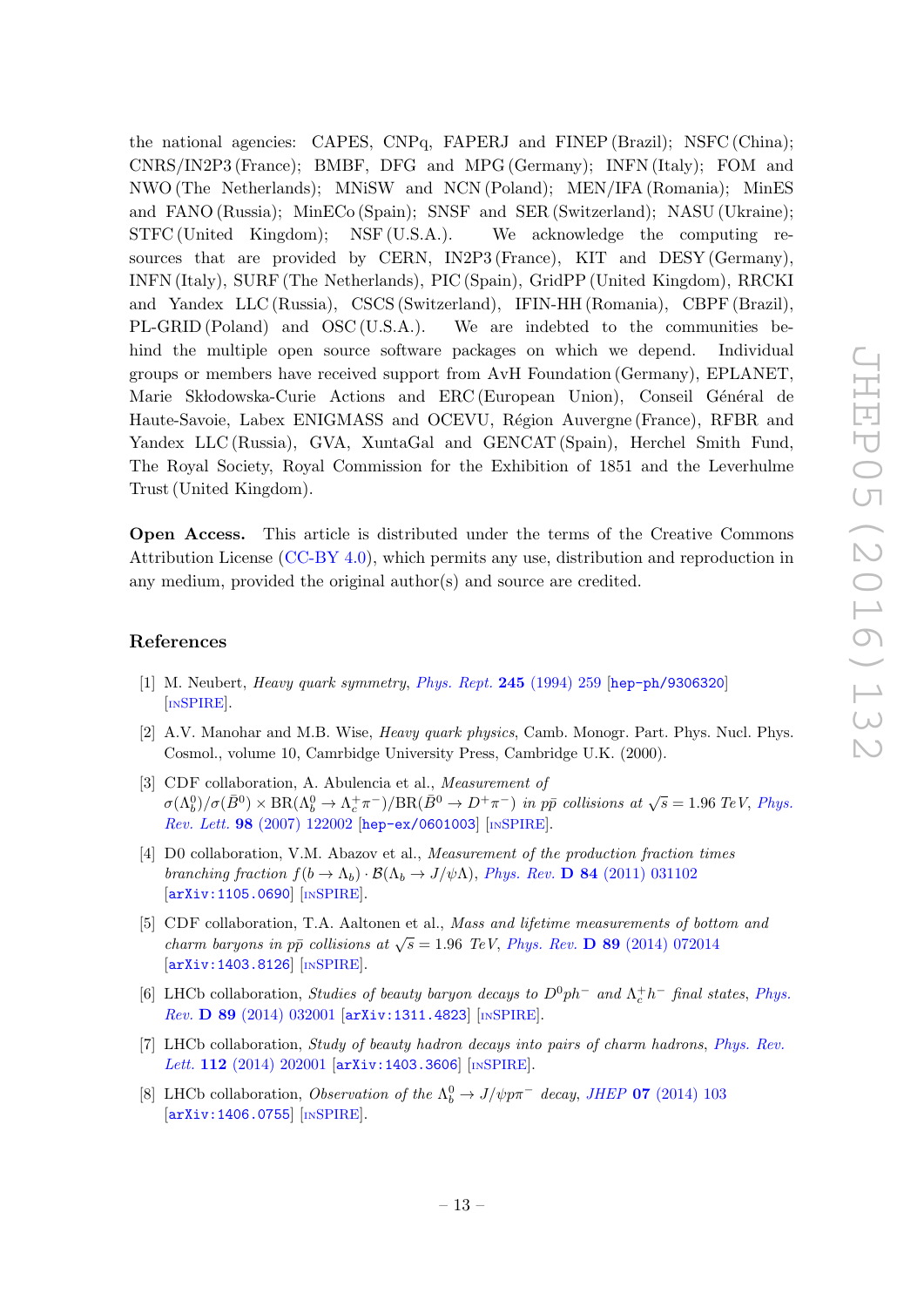- <span id="page-14-0"></span>[9] LHCb collaboration, *Study of the production of*  $\Lambda_b^0$  and  $\overline{B}^0$  hadrons in pp collisions and first measurement of the  $\Lambda_b^0 \to J/\psi p K^-$  branching fraction, Chin. Phys. C 40 [\(2016\) 011001](http://dx.doi.org/10.1088/1674-1137/40/1/011001) [[arXiv:1509.00292](http://arxiv.org/abs/1509.00292)] [IN[SPIRE](http://inspirehep.net/search?p=find+EPRINT+arXiv:1509.00292)].
- <span id="page-14-1"></span>[10] LHCb collaboration, *Precision measurement of the ratio of the*  $\Lambda_b^0$  *to*  $\overline{B}^0$  *lifetimes, [Phys.](http://dx.doi.org/10.1016/j.physletb.2014.05.021)* Lett. **B 734** [\(2014\) 122](http://dx.doi.org/10.1016/j.physletb.2014.05.021) [[arXiv:1402.6242](http://arxiv.org/abs/1402.6242)] [IN[SPIRE](http://inspirehep.net/search?p=find+EPRINT+arXiv:1402.6242)].
- <span id="page-14-2"></span>[11] LHCb collaboration, *Precision measurement of the mass and lifetime of the*  $\Xi_b^-$  baryon, [Phys. Rev. Lett.](http://dx.doi.org/10.1103/PhysRevLett.113.242002) 113 (2014) 242002 [[arXiv:1409.8568](http://arxiv.org/abs/1409.8568)] [IN[SPIRE](http://inspirehep.net/search?p=find+EPRINT+arXiv:1409.8568)].
- <span id="page-14-3"></span>[12] LHCb collaboration, Observation of  $J/\psi p$  resonances consistent with pentaquark states in  $\Lambda_b^0 \to J/\psi K^- p$  decays, [Phys. Rev. Lett.](http://dx.doi.org/10.1103/PhysRevLett.115.072001) 115 (2015) 072001 [[arXiv:1507.03414](http://arxiv.org/abs/1507.03414)] [IN[SPIRE](http://inspirehep.net/search?p=find+EPRINT+arXiv:1507.03414)].
- <span id="page-14-4"></span>[13] LHCb collaboration, Measurement of relative branching fractions of B decays to  $\psi(2S)$  and  $J/\psi$  mesons, [Eur. Phys. J.](http://dx.doi.org/10.1140/epjc/s10052-012-2118-7) C 72 (2012) 2118  $\left[$ [arXiv:1205.0918](http://arxiv.org/abs/1205.0918) $\right]$  [IN[SPIRE](http://inspirehep.net/search?p=find+EPRINT+arXiv:1205.0918)].
- [14] LHCb collaboration, Observations of  $B_s^0 \to \psi(2S)\eta$  and  $B_{(s)}^0 \to \psi(2S)\pi^+\pi^-$  decays, [Nucl.](http://dx.doi.org/10.1016/j.nuclphysb.2013.03.004) Phys. B 871 [\(2013\) 403](http://dx.doi.org/10.1016/j.nuclphysb.2013.03.004) [[arXiv:1302.6354](http://arxiv.org/abs/1302.6354)] [IN[SPIRE](http://inspirehep.net/search?p=find+EPRINT+arXiv:1302.6354)].
- [15] LHCb collaboration, Observation of  $B_s^0 \to \chi_{c1} \phi$  decay and study of  $B^0 \to \chi_{c1,2} K^{*0}$  decays, [Nucl. Phys.](http://dx.doi.org/10.1016/j.nuclphysb.2013.06.005) B 874 (2013) 663 [[arXiv:1305.6511](http://arxiv.org/abs/1305.6511)] [IN[SPIRE](http://inspirehep.net/search?p=find+EPRINT+arXiv:1305.6511)].
- [16] LHCb collaboration, Measurement of  $B_c^+$  production in proton-proton collisions at  $\sqrt{s} = 8$ TeV, [Phys. Rev. Lett.](http://dx.doi.org/10.1103/PhysRevLett.114.132001) 114 (2015) 132001 [[arXiv:1411.2943](http://arxiv.org/abs/1411.2943)] [IN[SPIRE](http://inspirehep.net/search?p=find+EPRINT+arXiv:1411.2943)].
- <span id="page-14-15"></span>[17] LHCb collaboration, Study of  $\eta - \eta'$  mixing from measurement of  $B^0_{(s)} \to J/\psi \eta^{(\prime)}$  decay rates, JHEP 01 [\(2015\) 024](http://dx.doi.org/10.1007/JHEP01(2015)024) [[arXiv:1411.0943](http://arxiv.org/abs/1411.0943)] [IN[SPIRE](http://inspirehep.net/search?p=find+EPRINT+arXiv:1411.0943)].
- <span id="page-14-5"></span>[18] LHCb collaboration, Measurement of the branching fraction ratio  ${\cal B}(B_c^+\to \psi(2S)\pi^+)/{\cal B}(B_c^+\to J/\psi\pi^+),\, Phys.\,\, Rev.\,\,{\bf D}\,$  92  $(2015)$  072007  $[{\tt arXiv:1507.03516}]$  $[{\tt arXiv:1507.03516}]$  $[{\tt arXiv:1507.03516}]$ [IN[SPIRE](http://inspirehep.net/search?p=find+EPRINT+arXiv:1507.03516)].
- <span id="page-14-6"></span>[19] ATLAS collaboration, Measurement of the branching ratio  $\Gamma(\Lambda_b^0 \to \psi(2S)\Lambda^0)/\Gamma(\Lambda_b^0 \to J/\psi \Lambda^0)$  with the ATLAS detector, [Phys. Lett.](http://dx.doi.org/10.1016/j.physletb.2015.10.009) **B** 751 (2015) 63 [[arXiv:1507.08202](http://arxiv.org/abs/1507.08202)] [IN[SPIRE](http://inspirehep.net/search?p=find+EPRINT+arXiv:1507.08202)].
- <span id="page-14-7"></span>[20] LHCb collaboration, The LHCb detector at the LHC, 2008 JINST 3 [S08005](http://dx.doi.org/10.1088/1748-0221/3/08/S08005) [IN[SPIRE](http://inspirehep.net/search?p=find+J+"JINST,3,S08005")].
- <span id="page-14-8"></span>[21] LHCb collaboration, LHCb detector performance, [Int. J. Mod. Phys.](http://dx.doi.org/10.1142/S0217751X15300227) A 30 (2015) 1530022 [[arXiv:1412.6352](http://arxiv.org/abs/1412.6352)] [IN[SPIRE](http://inspirehep.net/search?p=find+EPRINT+arXiv:1412.6352)].
- <span id="page-14-9"></span>[22] R. Aaij et al., *Performance of the LHCb vertex locator*, 2014 [JINST](http://dx.doi.org/10.1088/1748-0221/9/90/09007) 9 09007  $\left[$ [arXiv:1405.7808](http://arxiv.org/abs/1405.7808) $\right]$  $\left[$ IN[SPIRE](http://inspirehep.net/search?p=find+EPRINT+arXiv:1405.7808) $\right]$
- <span id="page-14-10"></span>[23] LHCb collaboration, Measurement of the  $\Lambda_b^0$ ,  $\Xi_b^-$  and  $\Omega_b^-$  baryon masses, [Phys. Rev. Lett.](http://dx.doi.org/10.1103/PhysRevLett.110.182001) 110 [\(2013\) 182001](http://dx.doi.org/10.1103/PhysRevLett.110.182001) [[arXiv:1302.1072](http://arxiv.org/abs/1302.1072)] [IN[SPIRE](http://inspirehep.net/search?p=find+EPRINT+arXiv:1302.1072)].
- <span id="page-14-11"></span>[24] R. Aaij et al., The LHCb trigger and its performance in 2011, 2013 JINST 8 [P04022](http://dx.doi.org/10.1088/1748-0221/8/04/P04022) [[arXiv:1211.3055](http://arxiv.org/abs/1211.3055)] [IN[SPIRE](http://inspirehep.net/search?p=find+EPRINT+arXiv:1211.3055)].
- <span id="page-14-12"></span>[25] T. Sjöstrand, S. Mrenna and P.Z. Skands,  $PYTHIA$  6.4 physics and manual, [JHEP](http://dx.doi.org/10.1088/1126-6708/2006/05/026) 05 [\(2006\) 026](http://dx.doi.org/10.1088/1126-6708/2006/05/026) [[hep-ph/0603175](http://arxiv.org/abs/hep-ph/0603175)] [IN[SPIRE](http://inspirehep.net/search?p=find+EPRINT+hep-ph/0603175)].
- <span id="page-14-13"></span>[26] T. Sjöstrand, S. Mrenna and P.Z. Skands, A brief introduction to PYTHIA 8.1, [Comput.](http://dx.doi.org/10.1016/j.cpc.2008.01.036) [Phys. Commun.](http://dx.doi.org/10.1016/j.cpc.2008.01.036) 178 (2008) 852 [arXiv: 0710.3820] [IN[SPIRE](http://inspirehep.net/search?p=find+EPRINT+arXiv:0710.3820)].
- <span id="page-14-14"></span>[27] LHCb collaboration, Handling of the generation of primary events in Gauss, the LHCb simulation framework, [J. Phys. Conf. Ser.](http://dx.doi.org/10.1088/1742-6596/331/3/032047)  $331$  (2011) 032047 [IN[SPIRE](http://inspirehep.net/search?p=find+J+"J.Phys.Conf.Ser.,331,032047")].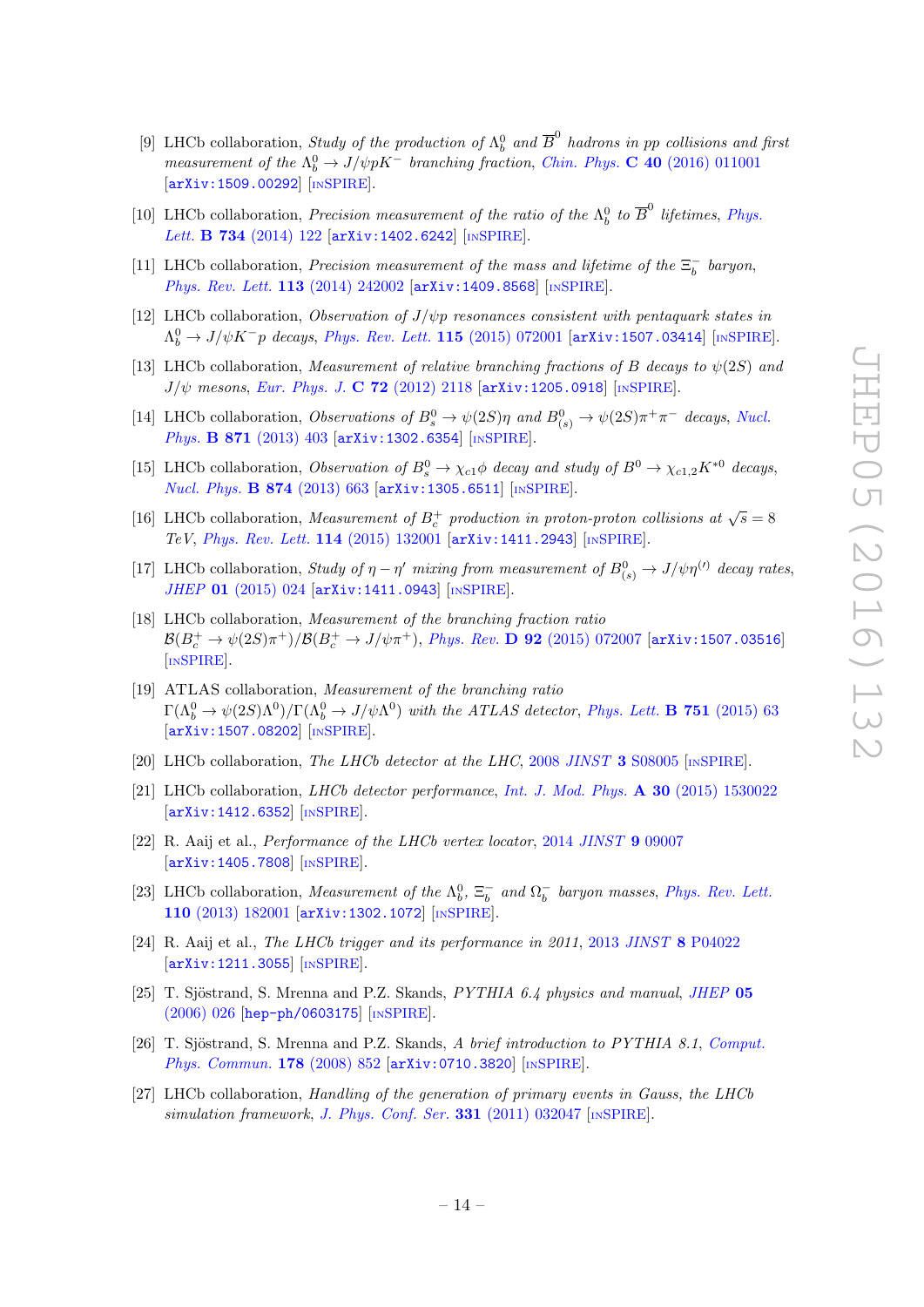- <span id="page-15-0"></span>[28] D.J. Lange, The EvtGen particle decay simulation package, [Nucl. Instrum. Meth.](http://dx.doi.org/10.1016/S0168-9002(01)00089-4) A 462 [\(2001\) 152](http://dx.doi.org/10.1016/S0168-9002(01)00089-4) [IN[SPIRE](http://inspirehep.net/search?p=find+J+"Nucl.Instrum.Meth.,A462,152")].
- <span id="page-15-1"></span>[29] P. Golonka and Z. Was, PHOTOS Monte Carlo: a precision tool for QED corrections in Z and W decays, [Eur. Phys. J.](http://dx.doi.org/10.1140/epjc/s2005-02396-4)  $C$  45 (2006) 97 [[hep-ph/0506026](http://arxiv.org/abs/hep-ph/0506026)] [IN[SPIRE](http://inspirehep.net/search?p=find+EPRINT+hep-ph/0506026)].
- <span id="page-15-2"></span>[30] GEANT4 collaboration, J. Allison et al., *GEANT4 developments and applications*, *[IEEE](http://dx.doi.org/10.1109/TNS.2006.869826)* [Trans. Nucl. Sci.](http://dx.doi.org/10.1109/TNS.2006.869826) 53 (2006) 270.
- <span id="page-15-3"></span>[31] GEANT4 collaboration, S. Agostinelli et al., GEANT4: a simulation toolkit, [Nucl. Instrum.](http://dx.doi.org/10.1016/S0168-9002(03)01368-8) *Meth.* **A 506** [\(2003\) 250](http://dx.doi.org/10.1016/S0168-9002(03)01368-8) [IN[SPIRE](http://inspirehep.net/search?p=find+J+"Nucl.Instrum.Meth.,A506,250")].
- <span id="page-15-4"></span>[32] LHCb collaboration, The LHCb simulation application, Gauss: design, evolution and experience, [J. Phys. Conf. Ser.](http://dx.doi.org/10.1088/1742-6596/331/3/032023) 331 (2011) 032023 [IN[SPIRE](http://inspirehep.net/search?p=find+J+"J.Phys.Conf.Ser.,331,032023")].
- <span id="page-15-5"></span>[33] LHCb collaboration, *Evidence for the decay*  $B_c^+ \rightarrow J/\psi 3\pi^+ 2\pi^-$ , *JHEP* **05** [\(2014\) 148](http://dx.doi.org/10.1007/JHEP05(2014)148) [[arXiv:1404.0287](http://arxiv.org/abs/1404.0287)] [IN[SPIRE](http://inspirehep.net/search?p=find+EPRINT+arXiv:1404.0287)].
- <span id="page-15-6"></span>[34] LHCB RICH GROUP collaboration, M. Adinolfi et al., Performance of the LHCb RICH detector at the LHC, [Eur. Phys. J.](http://dx.doi.org/10.1140/epjc/s10052-013-2431-9) C 73 (2013) 2431  $\ar{xiv:1211.6759}$  [IN[SPIRE](http://inspirehep.net/search?p=find+EPRINT+arXiv:1211.6759)].
- <span id="page-15-7"></span>[35] F. Archilli et al., Performance of the muon identification at LHCb, 2013 JINST 8 [P10020](http://dx.doi.org/10.1088/1748-0221/8/10/P10020) [[arXiv:1306.0249](http://arxiv.org/abs/1306.0249)] [IN[SPIRE](http://inspirehep.net/search?p=find+EPRINT+arXiv:1306.0249)].
- <span id="page-15-8"></span>[36] PARTICLE DATA GROUP collaboration, K.A. Olive et al., Review of particle physics, [Chin.](http://dx.doi.org/10.1088/1674-1137/38/9/090001) Phys. **C 38** [\(2014\) 090001](http://dx.doi.org/10.1088/1674-1137/38/9/090001) [IN[SPIRE](http://inspirehep.net/search?p=find+J+"Chin.Phys.,C38,090001")].
- <span id="page-15-9"></span>[37] W.D. Hulsbergen, Decay chain fitting with a Kalman filter, [Nucl. Instrum. Meth.](http://dx.doi.org/10.1016/j.nima.2005.06.078) A 552 [\(2005\) 566](http://dx.doi.org/10.1016/j.nima.2005.06.078) [[physics/0503191](http://arxiv.org/abs/physics/0503191)] [IN[SPIRE](http://inspirehep.net/search?p=find+EPRINT+physics/0503191)].
- <span id="page-15-10"></span>[38] T. Skwarnicki, A study of the radiative cascade transitions between the Y' and Y resonances, Ph.D. thesis, Institute of Nuclear Physics, Krakow, Poland (1986), DESY-F31-86-02 [IN[SPIRE](http://inspirehep.net/search?p=find+R+DESY-F31-86-02)].
- <span id="page-15-11"></span>[39] LHCb collaboration, Observation of  $J/\psi$  pair production in pp collisions at  $\sqrt{s} = 7TeV$ , [Phys. Lett.](http://dx.doi.org/10.1016/j.physletb.2011.12.015) **B 707** (2012) 52 [[arXiv:1109.0963](http://arxiv.org/abs/1109.0963)] [IN[SPIRE](http://inspirehep.net/search?p=find+EPRINT+arXiv:1109.0963)].
- <span id="page-15-12"></span>[40] M. Pivk and F.R. Le Diberder, SPlot: a statistical tool to unfold data distributions, [Nucl.](http://dx.doi.org/10.1016/j.nima.2005.08.106) [Instrum. Meth.](http://dx.doi.org/10.1016/j.nima.2005.08.106) A 555 (2005) 356 [[physics/0402083](http://arxiv.org/abs/physics/0402083)] [IN[SPIRE](http://inspirehep.net/search?p=find+EPRINT+physics/0402083)].
- <span id="page-15-13"></span>[41] LHCb collaboration, Measurement of the track reconstruction efficiency at LHCb, [2015](http://dx.doi.org/10.1088/1748-0221/10/02/P02007) JINST 10 [P02007](http://dx.doi.org/10.1088/1748-0221/10/02/P02007) [[arXiv:1408.1251](http://arxiv.org/abs/1408.1251)] [IN[SPIRE](http://inspirehep.net/search?p=find+EPRINT+arXiv:1408.1251)].
- <span id="page-15-14"></span>[42] BABAR collaboration, J.P. Lees et al., *Branching fraction measurements of the* color-suppressed decays  $\bar{B}^0 \to D^{(*)0} \pi^0$ ,  $D^{(*)0} \eta$ ,  $D^{(*)0} \omega$  and  $D^{(*)0} \eta'$  and measurement of the polarization in the decay  $\bar{B}^0 \to D^{*0}\omega$ , Phys. Rev. **D 84** [\(2011\) 112007](http://dx.doi.org/10.1103/PhysRevD.84.112007) [[arXiv:1107.5751](http://arxiv.org/abs/1107.5751)] [IN[SPIRE](http://inspirehep.net/search?p=find+EPRINT+arXiv:1107.5751)].
- <span id="page-15-15"></span>[43] D. Martínez Santos and F. Dupertuis, Mass distributions marginalized over per-event errors, [Nucl. Instrum. Meth.](http://dx.doi.org/10.1016/j.nima.2014.06.081) A 764 (2014) 150 [[arXiv:1312.5000](http://arxiv.org/abs/1312.5000)] [IN[SPIRE](http://inspirehep.net/search?p=find+EPRINT+arXiv:1312.5000)].
- <span id="page-15-16"></span>[44] E672 and E706 collaborations, A. Gribushin et al., *Production of J/* $\psi$  *and*  $\psi(2S)$  *mesons in*  $\pi^-$  Be collisions at 515 GeV/c, [FERMILAB-PUB-95-298](http://cds.cern.ch/record/421096) (1995).
- <span id="page-15-17"></span>[45] BaBar collaboration, B. Aubert et al., Measurement of the branching fractions for  $\psi(2S) \to e^+e^-$  and  $\psi(2S) \to \mu^+\mu^-$ , Phys. Rev. **D 65** [\(2002\) 031101](http://dx.doi.org/10.1103/PhysRevD.65.031101) [[hep-ex/0109004](http://arxiv.org/abs/hep-ex/0109004)] [IN[SPIRE](http://inspirehep.net/search?p=find+EPRINT+hep-ex/0109004)].
- <span id="page-15-18"></span>[46] LHCb collaboration, Precision measurement of D meson mass differences, JHEP 06 [\(2013\)](http://dx.doi.org/10.1007/JHEP06(2013)065) [065](http://dx.doi.org/10.1007/JHEP06(2013)065) [[arXiv:1304.6865](http://arxiv.org/abs/1304.6865)] [IN[SPIRE](http://inspirehep.net/search?p=find+EPRINT+arXiv:1304.6865)].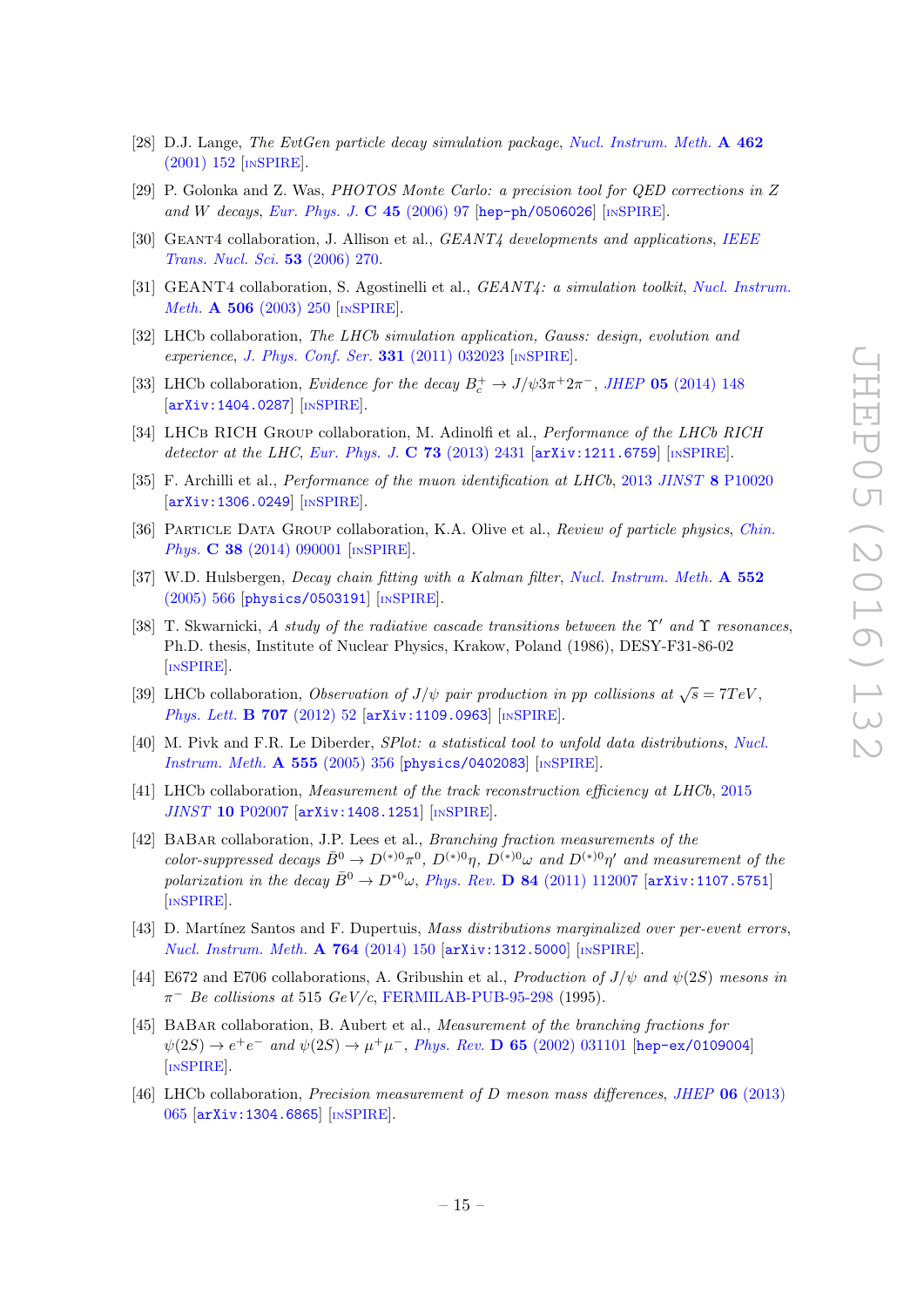- <span id="page-16-0"></span>[47] LHCb collaboration, *Measurement of b-hadron masses, [Phys. Lett.](http://dx.doi.org/10.1016/j.physletb.2012.01.058)* **B 708** (2012) 241 [[arXiv:1112.4896](http://arxiv.org/abs/1112.4896)] [IN[SPIRE](http://inspirehep.net/search?p=find+EPRINT+arXiv:1112.4896)].
- <span id="page-16-1"></span>[48] LHCb collaboration, *Prompt*  $K_s^0$  production in pp collisions at  $\sqrt{s} = 0.9$  TeV, *[Phys. Lett.](http://dx.doi.org/10.1016/j.physletb.2010.08.055)* **B** 693 [\(2010\) 69](http://dx.doi.org/10.1016/j.physletb.2010.08.055) [[arXiv:1008.3105](http://arxiv.org/abs/1008.3105)] [IN[SPIRE](http://inspirehep.net/search?p=find+EPRINT+arXiv:1008.3105)].
- <span id="page-16-2"></span>[49] ATLAS collaboration, Measurement of the  $\Lambda_b^0$  lifetime and mass in the ATLAS experiment, Phys. Rev. D 87 [\(2013\) 032002](http://dx.doi.org/10.1103/PhysRevD.87.032002) [[arXiv:1207.2284](http://arxiv.org/abs/1207.2284)] [IN[SPIRE](http://inspirehep.net/search?p=find+EPRINT+arXiv:1207.2284)].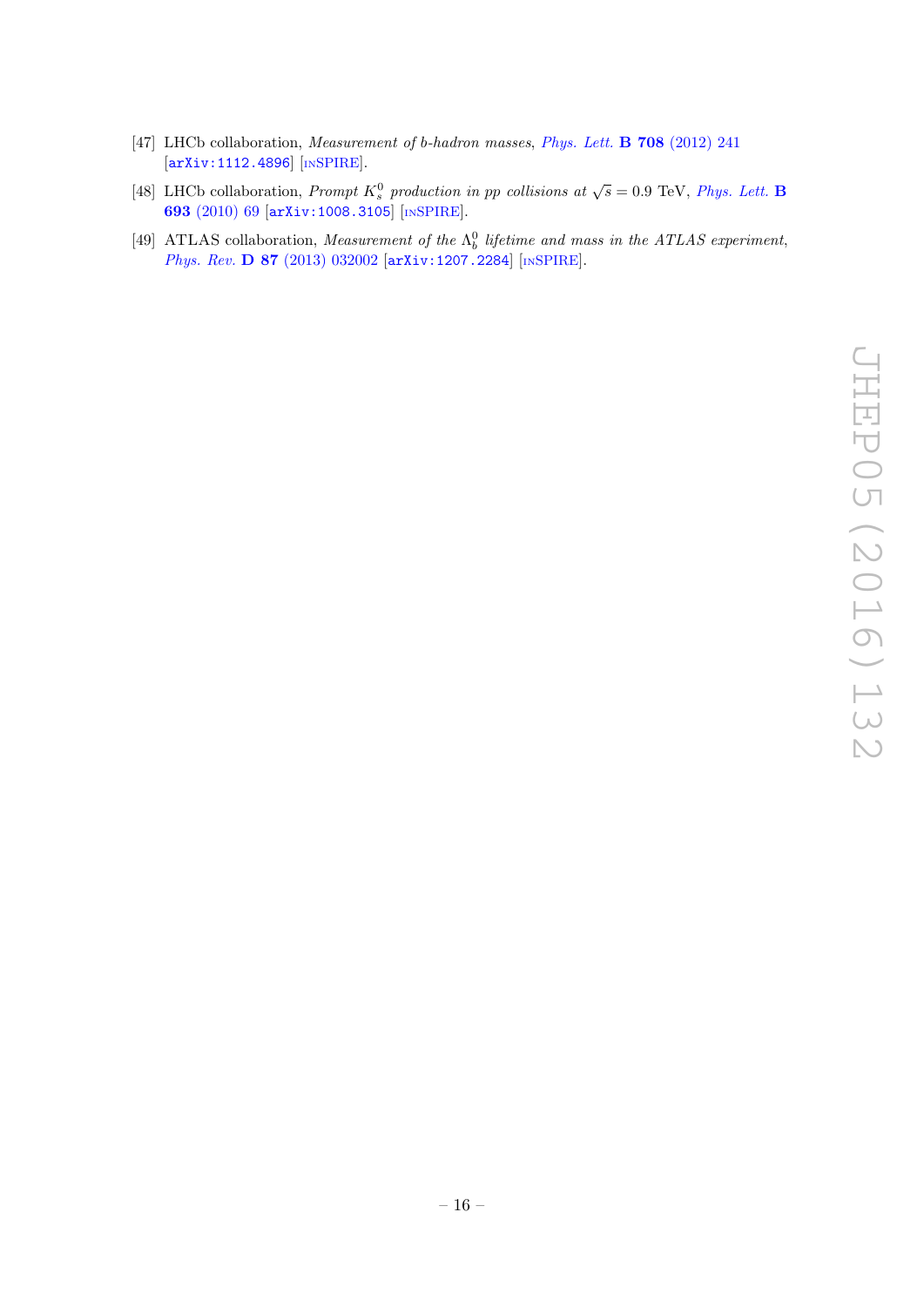# The LHCb collaboration

<span id="page-17-0"></span>R. Aaij $^{39}$ , C. Abellán Beteta $^{41}$ , B. Adeva $^{38}$ , M. Adinolfi $^{47}$ , A. Affolder $^{53}$ , Z. Ajaltouni $^5$ , S. Akar $^6$ , J. Albrecht<sup>10</sup>, F. Alessio<sup>39</sup>, M. Alexander<sup>52</sup>, S. Ali<sup>42</sup>, G. Alkhazov<sup>31</sup>, P. Alvarez Cartelle<sup>54</sup>, A.A. Alves Jr<sup>58</sup>, S. Amato<sup>2</sup>, S. Amerio<sup>23</sup>, Y. Amhis<sup>7</sup>, L. An<sup>3,40</sup>, L. Anderlini<sup>18</sup>, G. Andreassi<sup>40</sup>, M. Andreotti<sup>17,g</sup>, J.E. Andrews<sup>59</sup>, R.B. Appleby<sup>55</sup>, O. Aquines Gutierrez<sup>11</sup>, F. Archilli<sup>39</sup>, P. d'Argent<sup>12</sup>, A. Artamonov<sup>36</sup>, M. Artuso<sup>60</sup>, E. Aslanides<sup>6</sup>, G. Auriemma<sup>26,n</sup>, M. Baalouch<sup>5</sup>, S. Bachmann<sup>12</sup>, J.J. Back<sup>49</sup>, A. Badalov<sup>37</sup>, C. Baesso<sup>61</sup>, W. Baldini<sup>17,39</sup>, R.J. Barlow<sup>55</sup>, C. Barschel<sup>39</sup>, S. Barsuk<sup>7</sup>, W. Barter<sup>39</sup>, V. Batozskaya<sup>29</sup>, V. Battista<sup>40</sup>, A. Bay<sup>40</sup>, L. Beaucourt<sup>4</sup>, J. Beddow<sup>52</sup>, F. Bedeschi<sup>24</sup>, I. Bediaga<sup>1</sup>, L.J. Bel<sup>42</sup>, V. Bellee<sup>40</sup>, N. Belloli<sup>21,k</sup>, I. Belyaev<sup>32</sup>, E. Ben-Haim<sup>8</sup>, G. Bencivenni<sup>19</sup>, S. Benson<sup>39</sup>, J. Benton<sup>47</sup>, A. Berezhnoy<sup>33</sup>, R. Bernet<sup>41</sup>, A. Bertolin<sup>23</sup>, F. Betti<sup>15</sup>, M.-O. Bettler<sup>39</sup>, M. van Beuzekom<sup>42</sup>, S. Bifani<sup>46</sup>, P. Billoir<sup>8</sup>, T. Bird<sup>55</sup>, A. Birnkraut<sup>10</sup>, A. Bizzeti<sup>18,*i*</sup>, T. Blake<sup>49</sup>, F. Blanc<sup>40</sup>, J. Blouw<sup>11</sup>, S. Blusk<sup>60</sup>, V. Bocci<sup>26</sup>, A. Bondar<sup>35</sup>, N. Bondar<sup>31,39</sup>, W. Bonivento<sup>16</sup>, A. Borgheresi<sup>21,k</sup>, S. Borghi<sup>55</sup>, M. Borisyak<sup>67</sup>, M. Borsato<sup>38</sup>, T.J.V. Bowcock<sup>53</sup>, E. Bowen<sup>41</sup>, C. Bozzi<sup>17,39</sup>, S. Braun<sup>12</sup>, M. Britsch<sup>12</sup>, T. Britton<sup>60</sup>, J. Brodzicka<sup>55</sup>, N.H. Brook<sup>47</sup>, E. Buchanan<sup>47</sup>, C. Burr<sup>55</sup>, A. Bursche<sup>2</sup>, J. Buytaert<sup>39</sup>, S. Cadeddu<sup>16</sup>, R. Calabrese<sup>17,9</sup>, M. Calvi<sup>21,k</sup>, M. Calvo Gomez<sup>37,p</sup>, P. Campana<sup>19</sup>, D. Campora Perez<sup>39</sup>, L. Capriotti<sup>55</sup>, A. Carbone<sup>15,e</sup>, G. Carboni<sup>25,*l*</sup>, R. Cardinale<sup>20,*j*</sup>, A. Cardini<sup>16</sup>, P. Carniti<sup>21,k</sup>, L. Carson<sup>51</sup>, K. Carvalho Akiba<sup>2</sup>, G. Casse<sup>53</sup>, L. Cassina<sup>21,k</sup>, L. Castillo Garcia<sup>40</sup>, M. Cattaneo<sup>39</sup>, Ch. Cauet<sup>10</sup>, G. Cavallero<sup>20</sup>, R. Cenci<sup>24,*t*</sup>, M. Charles<sup>8</sup>, Ph. Charpentier<sup>39</sup>, G. Chatzikonstantinidis<sup>46</sup>, M. Chefdeville<sup>4</sup>, S. Chen<sup>55</sup>, S.-F. Cheung<sup>56</sup>, N. Chiapolini<sup>41</sup>, M. Chrzaszcz<sup>41,27</sup>, X. Cid Vidal<sup>39</sup>, G. Ciezarek<sup>42</sup>, P.E.L. Clarke<sup>51</sup>, M. Clemencic<sup>39</sup>, H.V. Cliff<sup>48</sup>, J. Closier<sup>39</sup>, V. Coco<sup>39</sup>, J. Cogan<sup>6</sup>, E. Cogneras<sup>5</sup>, V. Cogoni<sup>16,f</sup>, L. Cojocariu<sup>30</sup>, G. Collazuol<sup>23,r</sup>, P. Collins<sup>39</sup>, A. Comerma-Montells<sup>12</sup>, A. Contu<sup>39</sup>, A. Cook<sup>47</sup>, M. Coombes<sup>47</sup>, S. Coquereau<sup>8</sup>, G. Corti<sup>39</sup>, M. Corvo<sup>17,g</sup>, B. Couturier<sup>39</sup>, G.A. Cowan<sup>51</sup>, D.C. Craik<sup>51</sup>, A. Crocombe<sup>49</sup>, M. Cruz Torres<sup>61</sup>, S. Cunliffe<sup>54</sup>, R. Currie<sup>54</sup>, C. D'Ambrosio<sup>39</sup>, E. Dall'Occo<sup>42</sup>, J. Dalseno<sup>47</sup>, P.N.Y. David<sup>42</sup>, A. Davis<sup>58</sup>, O. De Aguiar Francisco<sup>2</sup>, K. De Bruyn<sup>6</sup>, S. De Capua<sup>55</sup>, M. De Cian<sup>12</sup>, J.M. De Miranda<sup>1</sup>, L. De Paula<sup>2</sup>, P. De Simone<sup>19</sup>, C.-T. Dean<sup>52</sup>, D. Decamp<sup>4</sup>, M. Deckenhoff<sup>10</sup>, L. Del Buono<sup>8</sup>, N. Déléage<sup>4</sup>, M. Demmer<sup>10</sup>, D. Derkach<sup>67</sup>, O. Deschamps<sup>5</sup>, F. Dettori<sup>39</sup>, B. Dey<sup>22</sup>, A. Di Canto<sup>39</sup>, F. Di Ruscio<sup>25</sup>, H. Dijkstra<sup>39</sup>, S. Donleavy<sup>53</sup>, F. Dordei<sup>39</sup>, M. Dorigo<sup>40</sup>, A. Dosil Suárez<sup>38</sup>, A. Dovbnya<sup>44</sup>, K. Dreimanis<sup>53</sup>, L. Dufour<sup>42</sup>, G. Dujany<sup>55</sup>, K. Dungs<sup>39</sup>, P. Durante<sup>39</sup>, R. Dzhelyadin<sup>36</sup>, A. Dziurda<sup>27</sup>, A. Dzyuba<sup>31</sup>, S. Easo<sup>50,39</sup>, U. Egede<sup>54</sup>, V. Egorychev<sup>32</sup>, S. Eidelman<sup>35</sup>, S. Eisenhardt<sup>51</sup>, U. Eitschberger<sup>10</sup>, R. Ekelhof<sup>10</sup>, L. Eklund<sup>52</sup>, I. El Rifai<sup>5</sup>, Ch. Elsasser<sup>41</sup>, S. Ely<sup>60</sup>, S. Esen<sup>12</sup>, H.M. Evans<sup>48</sup>, T. Evans<sup>56</sup>, A. Falabella<sup>15</sup>, C. Färber<sup>39</sup>, N. Farley<sup>46</sup>, S. Farry<sup>53</sup>, R. Fay<sup>53</sup>, D. Fazzini<sup>21,k</sup>, D. Ferguson<sup>51</sup>, V. Fernandez Albor<sup>38</sup>, F. Ferrari<sup>15</sup>, F. Ferreira Rodrigues<sup>1</sup>, M. Ferro-Luzzi<sup>39</sup>, S. Filippov<sup>34</sup>, M. Fiore<sup>17,39,g</sup>, M. Fiorini<sup>17,g</sup>, M. Firlej<sup>28</sup>, C. Fitzpatrick<sup>40</sup>, T. Fiutowski<sup>28</sup>, F. Fleuret<sup>7,b</sup>, K. Fohl<sup>39</sup>, M. Fontana<sup>16</sup>, F. Fontanelli<sup>20,j</sup>, D. C. Forshaw<sup>60</sup>, R. Forty<sup>39</sup>, M. Frank<sup>39</sup>, C. Frei<sup>39</sup>, M. Frosini<sup>18</sup>, J. Fu<sup>22</sup>, E. Furfaro<sup>25,*l*</sup>, A. Gallas Torreira<sup>38</sup>, D. Galli<sup>15,e</sup>, S. Gallorini<sup>23</sup>, S. Gambetta<sup>51</sup>, M. Gandelman<sup>2</sup>, P. Gandini<sup>56</sup>, Y. Gao<sup>3</sup>, J. García Pardiñas<sup>38</sup>, J. Garra Tico<sup>48</sup>, L. Garrido<sup>37</sup>, D. Gascon<sup>37</sup>, C. Gaspar<sup>39</sup>, L. Gavardi<sup>10</sup>, G. Gazzoni<sup>5</sup>, D. Gerick<sup>12</sup>, E. Gersabeck<sup>12</sup>, M. Gersabeck<sup>55</sup>, T. Gershon<sup>49</sup>, Ph. Ghez<sup>4</sup>, S. Giani<sup>40</sup>, V. Gibson<sup>48</sup>, O.G. Girard<sup>40</sup>, L. Giubega<sup>30</sup>, V.V. Gligorov<sup>39</sup>, C. Göbel<sup>61</sup>, D. Golubkov<sup>32</sup>, A. Golutvin<sup>54,39</sup>, A. Gomes<sup>1,a</sup>, C. Gotti<sup>21,k</sup>, M. Grabalosa Gándara<sup>5</sup>, R. Graciani Diaz<sup>37</sup>, L.A. Granado Cardoso<sup>39</sup>, E. Graugés<sup>37</sup>, E. Graverini<sup>41</sup>, G. Graziani<sup>18</sup>, A. Grecu<sup>30</sup>, P. Griffith<sup>46</sup>, L. Grillo<sup>12</sup>, O. Grünberg<sup>65</sup>, B. Gui<sup>60</sup>, E. Gushchin<sup>34</sup>, Yu. Guz<sup>36,39</sup>, T. Gys<sup>39</sup>, T. Hadavizadeh<sup>56</sup>, C. Hadjivasiliou<sup>60</sup>, G. Haefeli<sup>40</sup>, C. Haen<sup>39</sup>, S.C. Haines<sup>48</sup>, S. Hall<sup>54</sup>,

B. Hamilton<sup>59</sup>, X. Han<sup>12</sup>, S. Hansmann-Menzemer<sup>12</sup>, N. Harnew<sup>56</sup>, S.T. Harnew<sup>47</sup>, J. Harrison<sup>55</sup>,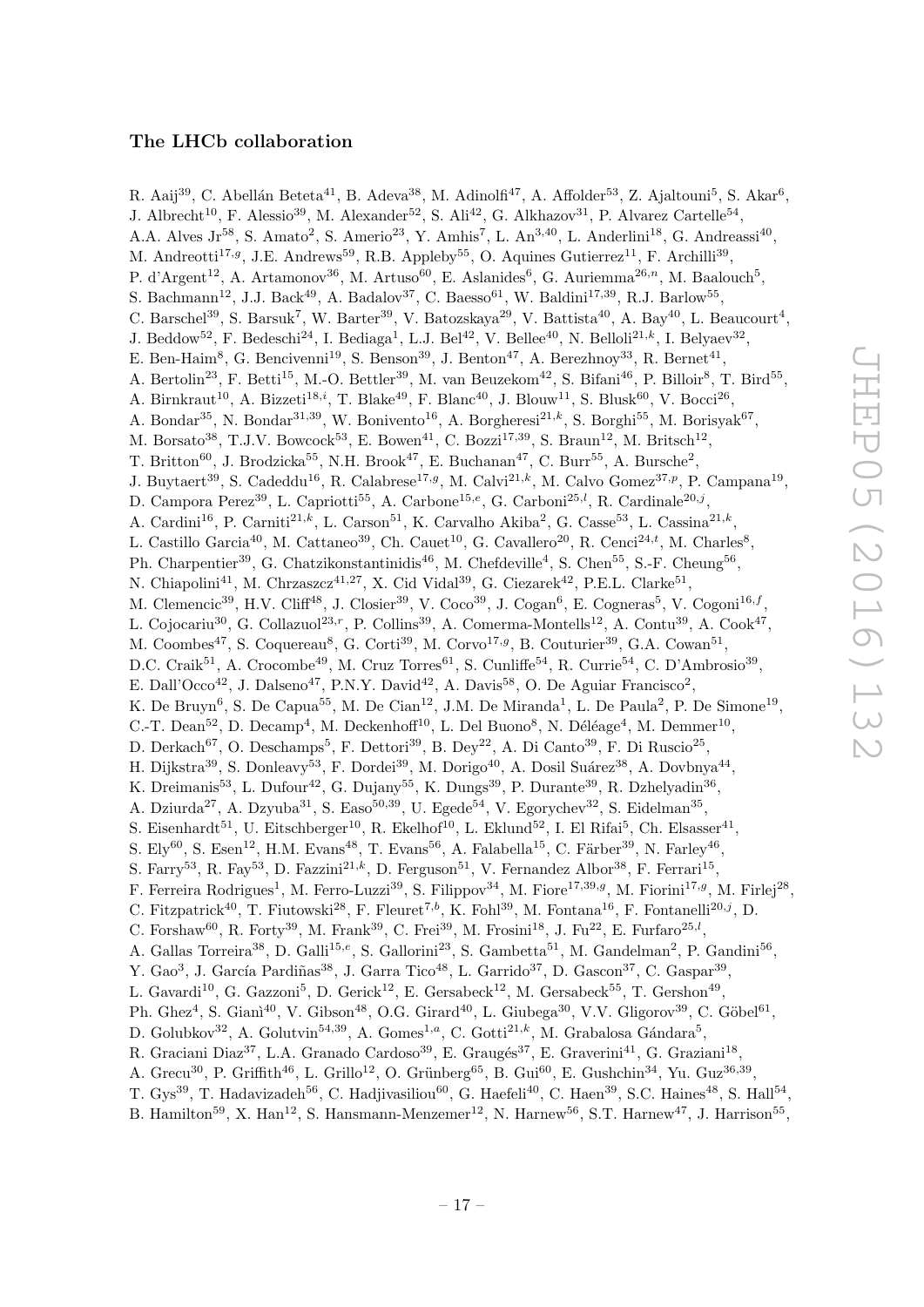J. He<sup>39</sup>, T. Head<sup>40</sup>, V. Heijne<sup>42</sup>, A. Heister<sup>9</sup>, K. Hennessy<sup>53</sup>, P. Henrard<sup>5</sup>, L. Henry<sup>8</sup>, J.A. Hernando Morata<sup>38</sup>, E. van Herwijnen<sup>39</sup>, M. Heß<sup>65</sup>, A. Hicheur<sup>2</sup>, D. Hill<sup>56</sup>, M. Hoballah<sup>5</sup>, C. Hombach<sup>55</sup>, L. Hongming<sup>40</sup>, W. Hulsbergen<sup>42</sup>, T. Humair<sup>54</sup>, M. Hushchyn<sup>67</sup>, N. Hussain<sup>56</sup>, D. Hutchcroft<sup>53</sup>, M. Idzik<sup>28</sup>, P. Ilten<sup>57</sup>, R. Jacobsson<sup>39</sup>, A. Jaeger<sup>12</sup>, J. Jalocha<sup>56</sup>, E. Jans<sup>42</sup>, A. Jawahery<sup>59</sup>, M. John<sup>56</sup>, D. Johnson<sup>39</sup>, C.R. Jones<sup>48</sup>, C. Joram<sup>39</sup>, B. Jost<sup>39</sup>, N. Jurik<sup>60</sup>, S. Kandybei<sup>44</sup>, W. Kanso<sup>6</sup>, M. Karacson<sup>39</sup>, T.M. Karbach<sup>39,†</sup>, S. Karodia<sup>52</sup>, M. Kecke<sup>12</sup>, M. Kelsey<sup>60</sup>, I.R. Kenyon<sup>46</sup>, M. Kenzie<sup>39</sup>, T. Ketel<sup>43</sup>, E. Khairullin<sup>67</sup>, B. Khanji<sup>21,39,k</sup>, C. Khurewathanakul<sup>40</sup>, T. Kirn<sup>9</sup>, S. Klaver<sup>55</sup>, K. Klimaszewski<sup>29</sup>, O. Kochebina<sup>7</sup>, M. Kolpin<sup>12</sup>, I. Komarov<sup>40</sup>, R.F. Koopman<sup>43</sup>, P. Koppenburg<sup>42,39</sup>, M. Kozeiha<sup>5</sup>, L. Kravchuk<sup>34</sup>, K. Kreplin<sup>12</sup>, M. Kreps<sup>49</sup>, P. Krokovny<sup>35</sup>, F. Kruse<sup>10</sup>, W. Krzemien<sup>29</sup>, W. Kucewicz<sup>27,</sup>°, M. Kucharczyk<sup>27</sup>, V. Kudryavtsev<sup>35</sup>, A. K. Kuonen<sup>40</sup>, K. Kurek<sup>29</sup>, T. Kvaratskheliya<sup>32</sup>, D. Lacarrere<sup>39</sup>, G. Lafferty<sup>55,39</sup>, A. Lai<sup>16</sup>, D. Lambert<sup>51</sup>, G. Lanfranchi<sup>19</sup>, C. Langenbruch<sup>49</sup>, B. Langhans<sup>39</sup>, T. Latham<sup>49</sup>, C. Lazzeroni<sup>46</sup>, R. Le Gac<sup>6</sup>, J. van Leerdam<sup>42</sup>, J.-P. Lees<sup>4</sup>, R. Lefèvre<sup>5</sup>, A. Leflat<sup>33,39</sup>, J. Lefrançois<sup>7</sup>, E. Lemos Cid<sup>38</sup>, O. Leroy<sup>6</sup>, T. Lesiak<sup>27</sup>, B. Leverington<sup>12</sup>, Y. Li<sup>7</sup>, T. Likhomanenko $^{67,66}$ , M. Liles<sup>53</sup>, R. Lindner<sup>39</sup>, C. Linn<sup>39</sup>, F. Lionetto<sup>41</sup>, B. Liu<sup>16</sup>, X. Liu<sup>3</sup>, D. Loh<sup>49</sup>, I. Longstaff<sup>52</sup>, J.H. Lopes<sup>2</sup>, D. Lucchesi<sup>23,r</sup>, M. Lucio Martinez<sup>38</sup>, H. Luo<sup>51</sup>, A. Lupato<sup>23</sup>, E. Luppi<sup>17,g</sup>, O. Lupton<sup>56</sup>, N. Lusardi<sup>22</sup>, A. Lusiani<sup>24</sup>, F. Machefert<sup>7</sup>, F. Maciuc<sup>30</sup>, O. Maev<sup>31</sup>, K. Maguire<sup>55</sup>, S. Malde<sup>56</sup>, A. Malinin<sup>66</sup>, G. Manca<sup>7</sup>, G. Mancinelli<sup>6</sup>, P. Manning<sup>60</sup>, A. Mapelli<sup>39</sup>, J. Maratas<sup>5</sup>, J.F. Marchand<sup>4</sup>, U. Marconi<sup>15</sup>, C. Marin Benito<sup>37</sup>, P. Marino<sup>24,39,t</sup>, J. Marks<sup>12</sup>, G. Martellotti<sup>26</sup>, M. Martin<sup>6</sup>, M. Martinelli<sup>40</sup>, D. Martinez Santos<sup>38</sup>, F. Martinez Vidal<sup>68</sup>, D. Martins Tostes<sup>2</sup>, L.M. Massacrier<sup>7</sup>, A. Massafferri<sup>1</sup>, R. Matev<sup>39</sup>, A. Mathad<sup>49</sup>, Z. Mathe<sup>39</sup>, C. Matteuzzi<sup>21</sup>, A. Mauri<sup>41</sup>, B. Maurin<sup>40</sup>, A. Mazurov<sup>46</sup>, M. McCann<sup>54</sup>, J. McCarthy<sup>46</sup>, A. McNab<sup>55</sup>, R. McNulty<sup>13</sup>, B. Meadows<sup>58</sup>, F. Meier<sup>10</sup>, M. Meissner<sup>12</sup>, D. Melnychuk<sup>29</sup>, M. Merk<sup>42</sup>, A Merli<sup>22,*u*</sup>, E Michielin<sup>23</sup>, D.A. Milanes<sup>64</sup>, M.-N. Minard<sup>4</sup>, D.S. Mitzel<sup>12</sup>, J. Molina Rodriguez<sup>61</sup>, I.A. Monroy<sup>64</sup>, S. Monteil<sup>5</sup>, M. Morandin<sup>23</sup>, P. Morawski<sup>28</sup>, A. Mordà<sup>6</sup>, M.J. Morello<sup>24,t</sup>, J. Moron<sup>28</sup>, A.B. Morris<sup>51</sup>, R. Mountain<sup>60</sup>, F. Muheim<sup>51</sup>, D. Müller<sup>55</sup>, J. Müller<sup>10</sup>, K. Müller<sup>41</sup>, V. Müller<sup>10</sup>, M. Mussini<sup>15</sup>, B. Muster<sup>40</sup>, P. Naik<sup>47</sup>, T. Nakada<sup>40</sup>, R. Nandakumar<sup>50</sup>, A. Nandi<sup>56</sup>, I. Nasteva<sup>2</sup>, M. Needham<sup>51</sup>, N. Neri<sup>22</sup>, S. Neubert<sup>12</sup>, N. Neufeld<sup>39</sup>, M. Neuner<sup>12</sup>, A.D. Nguyen<sup>40</sup>, C. Nguyen-Mau<sup>40,q</sup>, V. Niess<sup>5</sup>, S. Nieswand<sup>9</sup>, R. Niet<sup>10</sup>, N. Nikitin<sup>33</sup>, T. Nikodem<sup>12</sup>, A. Novoselov<sup>36</sup>, D.P. O'Hanlon<sup>49</sup>, A. Oblakowska-Mucha<sup>28</sup>, V. Obraztsov<sup>36</sup>, S. Ogilvy<sup>52</sup>, O. Okhrimenko<sup>45</sup>, R. Oldeman<sup>16,48,f</sup>, C.J.G. Onderwater<sup>69</sup>, B. Osorio Rodrigues<sup>1</sup>, J.M. Otalora Goicochea<sup>2</sup>, A. Otto<sup>39</sup>, P. Owen<sup>54</sup>, A. Oyanguren<sup>68</sup>, A. Palano<sup>14,d</sup>, F. Palombo<sup>22,u</sup>, M. Palutan<sup>19</sup>, J. Panman<sup>39</sup>, A. Papanestis<sup>50</sup>, M. Pappagallo<sup>52</sup>, L.L. Pappalardo<sup>17,g</sup>, C. Pappenheimer<sup>58</sup>, W. Parker<sup>59</sup>, C. Parkes<sup>55</sup>, G. Passaleva<sup>18</sup>, G.D. Patel<sup>53</sup>, M. Patel<sup>54</sup>, C. Patrignani<sup>20,j</sup>, A. Pearce<sup>55,50</sup>, A. Pellegrino<sup>42</sup>, G. Penso<sup>26,m</sup>, M. Pepe Altarelli<sup>39</sup>, S. Perazzini<sup>15,e</sup>, P. Perret<sup>5</sup>, L. Pescatore<sup>46</sup>, K. Petridis<sup>47</sup>, A. Petrolini<sup>20,j</sup>, M. Petruzzo<sup>22</sup>, E. Picatoste Olloqui<sup>37</sup>, B. Pietrzyk<sup>4</sup>, M. Pikies<sup>27</sup>, D. Pinci<sup>26</sup>, A. Pistone<sup>20</sup>, A. Piucci<sup>12</sup>, S. Playfer<sup>51</sup>, M. Plo Casasus<sup>38</sup>, T. Poikela<sup>39</sup>, F. Polci<sup>8</sup>, A. Poluektov<sup>49,35</sup>, I. Polyakov<sup>32</sup>, E. Polycarpo<sup>2</sup>, A. Popov<sup>36</sup>, D. Popov<sup>11,39</sup>, B. Popovici<sup>30</sup>, C. Potterat<sup>2</sup>, E. Price<sup>47</sup>, J.D. Price<sup>53</sup>, J. Prisciandaro<sup>38</sup>, A. Pritchard<sup>53</sup>, C. Prouve<sup>47</sup>, V. Pugatch<sup>45</sup>, A. Puig Navarro<sup>40</sup>, G. Punzi<sup>24,s</sup>, W. Qian<sup>56</sup>, R. Quagliani<sup>7,47</sup>, B. Rachwal<sup>27</sup>, J.H. Rademacker<sup>47</sup>, M. Rama<sup>24</sup>, M. Ramos Pernas<sup>38</sup>, M.S. Rangel<sup>2</sup>, I. Raniuk<sup>44</sup>, G. Raven<sup>43</sup>, F. Redi<sup>54</sup>, S. Reichert<sup>55</sup>, A.C. dos Reis<sup>1</sup>, V. Renaudin<sup>7</sup>, S. Ricciardi<sup>50</sup>, S. Richards<sup>47</sup>, M. Rihl<sup>39</sup>, K. Rinnert<sup>53,39</sup>, V. Rives Molina<sup>37</sup>, P. Robbe<sup>7,39</sup>, A.B. Rodrigues<sup>1</sup>, E. Rodrigues<sup>55</sup>, J.A. Rodriguez Lopez<sup>64</sup>, P. Rodriguez Perez<sup>55</sup>, A. Rogozhnikov<sup>67</sup>, S. Roiser<sup>39</sup>, V. Romanovsky<sup>36</sup>, A. Romero Vidal<sup>38</sup>, J. W. Ronayne<sup>13</sup>, M. Rotondo<sup>23</sup>, T. Ruf<sup>39</sup>, P. Ruiz Valls<sup>68</sup>, J.J. Saborido Silva<sup>38</sup>, N. Sagidova<sup>31</sup>, B. Saitta<sup>16, f</sup>, V. Salustino Guimaraes<sup>2</sup>, C. Sanchez Mayordomo<sup>68</sup>, B. Sanmartin Sedes<sup>38</sup>, R. Santacesaria<sup>26</sup>,

C. Santamarina Rios<sup>38</sup>, M. Santimaria<sup>19</sup>, E. Santovetti<sup>25,*l*</sup>, A. Sarti<sup>19,*m*</sup>, C. Satriano<sup>26,*n*</sup>,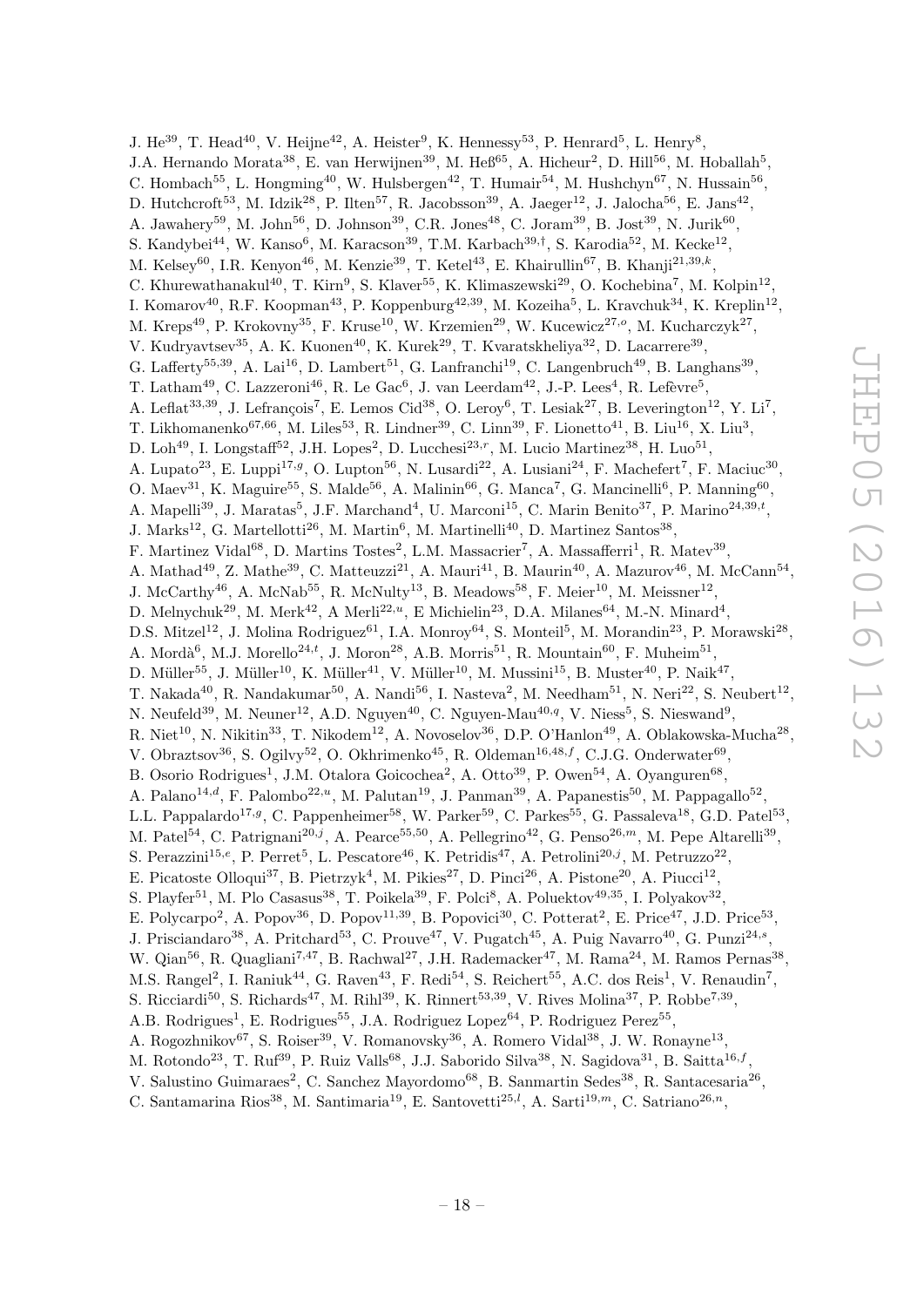A. Satta<sup>25</sup>, D.M. Saunders<sup>47</sup>, D. Savrina<sup>32,33</sup>, S. Schael<sup>9</sup>, M. Schiller<sup>39</sup>, H. Schindler<sup>39</sup>, M. Schlupp<sup>10</sup>, M. Schmelling<sup>11</sup>, T. Schmelzer<sup>10</sup>, B. Schmidt<sup>39</sup>, O. Schneider<sup>40</sup>, A. Schopper<sup>39</sup>, M. Schubiger<sup>40</sup>, M.-H. Schune<sup>7</sup>, R. Schwemmer<sup>39</sup>, B. Sciascia<sup>19</sup>, A. Sciubba<sup>26,m</sup>, A. Semennikov<sup>32</sup>, A. Sergi<sup>46</sup>, N. Serra<sup>41</sup>, J. Serrano<sup>6</sup>, L. Sestini<sup>23</sup>, P. Seyfert<sup>21</sup>, M. Shapkin<sup>36</sup>, I. Shapoval<sup>17,44,9</sup>, Y. Shcheglov<sup>31</sup>, T. Shears<sup>53</sup>, L. Shekhtman<sup>35</sup>, V. Shevchenko<sup>66</sup>, A. Shires<sup>10</sup>, B.G. Siddi<sup>17</sup>, R. Silva Coutinho<sup>41</sup>, L. Silva de Oliveira<sup>2</sup>, G. Simi<sup>23,s</sup>, M. Sirendi<sup>48</sup>, N. Skidmore<sup>47</sup>, T. Skwarnicki<sup>60</sup>, E. Smith<sup>54</sup>, I.T. Smith<sup>51</sup>, J. Smith<sup>48</sup>, M. Smith<sup>55</sup>, H. Snoek<sup>42</sup>, M.D. Sokoloff<sup>58,39</sup>, F.J.P. Soler<sup>52</sup>, F. Soomro<sup>40</sup>, D. Souza<sup>47</sup>, B. Souza De Paula<sup>2</sup>, B. Spaan<sup>10</sup>, P. Spradlin<sup>52</sup>, S. Sridharan<sup>39</sup>, F. Stagni<sup>39</sup>, M. Stahl<sup>12</sup>, S. Stahl<sup>39</sup>, S. Stefkova<sup>54</sup>, O. Steinkamp<sup>41</sup>, O. Stenyakin<sup>36</sup>, S. Stevenson<sup>56</sup>, S. Stoica<sup>30</sup>, S. Stone<sup>60</sup>, B. Storaci<sup>41</sup>, S. Stracka<sup>24,t</sup>, M. Straticiuc<sup>30</sup>, U. Straumann<sup>41</sup>, L. Sun<sup>58</sup>, W. Sutcliffe<sup>54</sup>, K. Swientek<sup>28</sup>, S. Swientek<sup>10</sup>, V. Syropoulos<sup>43</sup>, M. Szczekowski<sup>29</sup>, T. Szumlak<sup>28</sup>, S. T'Jampens<sup>4</sup>, A. Tayduganov<sup>6</sup>, T. Tekampe<sup>10</sup>, G. Tellarini<sup>17,9</sup>, F. Teubert<sup>39</sup>, C. Thomas<sup>56</sup>, E. Thomas<sup>39</sup>, J. van Tilburg<sup>42</sup>, V. Tisserand<sup>4</sup>, M. Tobin<sup>40</sup>, J. Todd<sup>58</sup>, S. Tolk<sup>43</sup>, L. Tomassetti<sup>17,g</sup>, D. Tonelli<sup>39</sup>, S. Topp-Joergensen<sup>56</sup>, E. Tournefier<sup>4</sup>, S. Tourneur<sup>40</sup>, K. Trabelsi<sup>40</sup>, M. Traill<sup>52</sup>, M.T. Tran<sup>40</sup>, M. Tresch<sup>41</sup>, A. Trisovic<sup>39</sup>, A. Tsaregorodtsev<sup>6</sup>, P. Tsopelas<sup>42</sup>, N. Tuning<sup>42,39</sup>, A. Ukleja<sup>29</sup>, A. Ustyuzhanin<sup>67,66</sup>, U. Uwer<sup>12</sup>, C. Vacca<sup>16,39,f</sup>, V. Vagnoni<sup>15</sup>, G. Valenti<sup>15</sup>, A. Vallier<sup>7</sup>, R. Vazquez Gomez<sup>19</sup>, P. Vazquez Regueiro<sup>38</sup>, C. Vázquez Sierra<sup>38</sup>, S. Vecchi<sup>17</sup>, M. van Veghel<sup>42</sup>, J.J. Velthuis<sup>47</sup>, M. Veltri<sup>18,h</sup>, G. Veneziano<sup>40</sup>, M. Vesterinen<sup>12</sup>, B. Viaud<sup>7</sup>, D. Vieira<sup>2</sup>, M. Vieites Diaz<sup>38</sup>, X. Vilasis-Cardona<sup>37,p</sup>, V. Volkov<sup>33</sup>, A. Vollhardt<sup>41</sup>, D. Voong<sup>47</sup>, A. Vorobyev<sup>31</sup>, V. Vorobyev<sup>35</sup>, C. Voß<sup>65</sup>, J.A. de Vries<sup>42</sup>, R. Waldi<sup>65</sup>, C. Wallace<sup>49</sup>, R. Wallace<sup>13</sup>, J. Walsh<sup>24</sup>, J. Wang<sup>60</sup>, D.R. Ward<sup>48</sup>, N.K. Watson<sup>46</sup>, D. Websdale<sup>54</sup>, A. Weiden<sup>41</sup>, M. Whitehead<sup>39</sup>, J. Wicht<sup>49</sup>, G. Wilkinson<sup>56,39</sup>, M. Wilkinson<sup>60</sup>, M. Williams<sup>39</sup>, M.P. Williams<sup>46</sup>, M. Williams<sup>57</sup>, T. Williams<sup>46</sup>, F.F. Wilson<sup>50</sup>, J. Wimberley<sup>59</sup>, J. Wishahi<sup>10</sup>, W. Wislicki<sup>29</sup>, M. Witek<sup>27</sup>, G. Wormser<sup>7</sup>, S.A. Wotton<sup>48</sup>, K. Wraight<sup>52</sup>, S. Wright<sup>48</sup>, K. Wyllie<sup>39</sup>, Y. Xie<sup>63</sup>, Z. Xu<sup>40</sup>, Z. Yang<sup>3</sup>, H. Yin<sup>63</sup>, J. Yu<sup>63</sup>, X. Yuan<sup>35</sup>, O. Yushchenko<sup>36</sup>, M. Zangoli<sup>15</sup>, M. Zavertyaev<sup>11,c</sup>, L. Zhang<sup>3</sup>, Y. Zhang<sup>3</sup>, A. Zhelezov<sup>12</sup>, Y. Zheng<sup>62</sup>, A. Zhokhov<sup>32</sup>, L. Zhong<sup>3</sup>, V. Zhukov $9$ , S. Zucchelli<sup>15</sup>

- $1$  Centro Brasileiro de Pesquisas Físicas (CBPF), Rio de Janeiro, Brazil
- <sup>2</sup> Universidade Federal do Rio de Janeiro (UFRJ), Rio de Janeiro, Brazil
- <sup>3</sup> Center for High Energy Physics, Tsinghua University, Beijing, China
- <sup>4</sup> LAPP, Universit´e Savoie Mont-Blanc, CNRS/IN2P3, Annecy-Le-Vieux, France
- $5$  Clermont Université, Université Blaise Pascal, CNRS/IN2P3, LPC, Clermont-Ferrand, France
- <sup>6</sup> CPPM, Aix-Marseille Universit´e, CNRS/IN2P3, Marseille, France
- $^7$  LAL, Université Paris-Sud, CNRS/IN2P3, Orsay, France
- LPNHE, Université Pierre et Marie Curie, Université Paris Diderot, CNRS/IN2P3, Paris, France
- 9 I. Physikalisches Institut, RWTH Aachen University, Aachen, Germany
- $10$  Fakultät Physik, Technische Universität Dortmund, Dortmund, Germany
- $11$  Max-Planck-Institut für Kernphysik (MPIK), Heidelberg, Germany
- $12$  Physikalisches Institut, Ruprecht-Karls-Universität Heidelberg, Heidelberg, Germany
- <sup>13</sup> School of Physics, University College Dublin, Dublin, Ireland
- <sup>14</sup> Sezione INFN di Bari, Bari, Italy<br><sup>15</sup> Seriane INFN di Belegna, Belegn
- <sup>15</sup> Sezione INFN di Bologna, Bologna, Italy
- <sup>16</sup> Sezione INFN di Cagliari, Cagliari, Italy
- <sup>17</sup> Sezione INFN di Ferrara, Ferrara, Italy
- $18$  Sezione INFN di Firenze, Firenze, Italy
- <sup>19</sup> Laboratori Nazionali dell'INFN di Frascati, Frascati, Italy
- <sup>20</sup> Sezione INFN di Genova, Genova, Italy
- <sup>21</sup> Sezione INFN di Milano Bicocca, Milano, Italy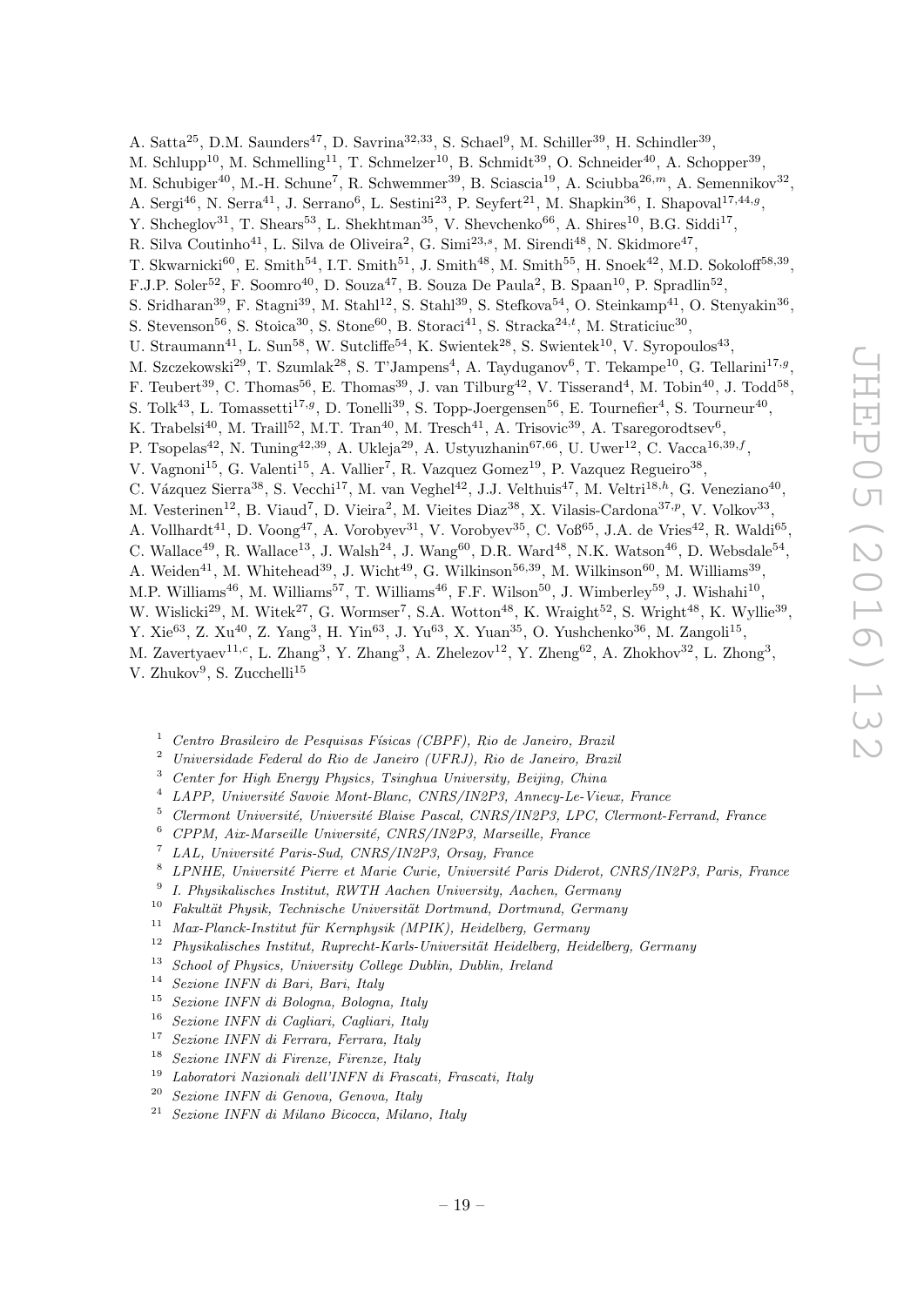- Sezione INFN di Milano, Milano, Italy
- Sezione INFN di Padova, Padova, Italy
- Sezione INFN di Pisa, Pisa, Italy
- Sezione INFN di Roma Tor Vergata, Roma, Italy
- Sezione INFN di Roma La Sapienza, Roma, Italy
- <sup>27</sup> Henryk Niewodniczanski Institute of Nuclear Physics Polish Academy of Sciences, Kraków, Poland<br><sup>28</sup> ACH, University of Science and Technology Faculty of Physics and Armlied Computer Science
- AGH University of Science and Technology, Faculty of Physics and Applied Computer Science, Kraków, Poland
- National Center for Nuclear Research (NCBJ), Warsaw, Poland
- <sup>30</sup> Horia Hulubei National Institute of Physics and Nuclear Engineering, Bucharest-Magurele, Romania
- Petersburg Nuclear Physics Institute (PNPI), Gatchina, Russia
- Institute of Theoretical and Experimental Physics (ITEP), Moscow, Russia
- Institute of Nuclear Physics, Moscow State University (SINP MSU), Moscow, Russia
- <sup>34</sup> Institute for Nuclear Research of the Russian Academy of Sciences (INR RAN), Moscow, Russia Budker Institute of Nuclear Physics (SB RAS) and Novosibirsk State University, Novosibirsk,
- Russia
- Institute for High Energy Physics (IHEP), Protvino, Russia
- Universitat de Barcelona, Barcelona, Spain
- Universidad de Santiago de Compostela, Santiago de Compostela, Spain
- European Organization for Nuclear Research (CERN), Geneva, Switzerland
- $^{40}$  Ecole Polytechnique Fédérale de Lausanne (EPFL), Lausanne, Switzerland
- $^{41}$  Physik-Institut, Universität Zürich, Zürich, Switzerland
- Nikhef National Institute for Subatomic Physics, Amsterdam, The Netherlands
- <sup>43</sup> Nikhef National Institute for Subatomic Physics and VU University Amsterdam, Amsterdam, The Netherlands
- NSC Kharkiv Institute of Physics and Technology (NSC KIPT), Kharkiv, Ukraine
- <sup>45</sup> Institute for Nuclear Research of the National Academy of Sciences (KINR), Kyiv, Ukraine
- University of Birmingham, Birmingham, United Kingdom
- H.H. Wills Physics Laboratory, University of Bristol, Bristol, United Kingdom
- <sup>48</sup> Cavendish Laboratory, University of Cambridge, Cambridge, United Kingdom
- <sup>49</sup> Department of Physics, University of Warwick, Coventry, United Kingdom<br> $^{50}$  STEC Batherford Appleton, Lehentryn, Didaet, United Kingdom
- STFC Rutherford Appleton Laboratory, Didcot, United Kingdom<br> $51$  School of Physics and Actronomy, University of Ediphysic Edip
- School of Physics and Astronomy, University of Edinburgh, Edinburgh, United Kingdom
- School of Physics and Astronomy, University of Glasgow, Glasgow, United Kingdom
- Oliver Lodge Laboratory, University of Liverpool, Liverpool, United Kingdom
- Imperial College London, London, United Kingdom
- School of Physics and Astronomy, University of Manchester, Manchester, United Kingdom
- Department of Physics, University of Oxford, Oxford, United Kingdom
- Massachusetts Institute of Technology, Cambridge, MA, United States
- University of Cincinnati, Cincinnati, OH, United States
- University of Maryland, College Park, MD, United States
- Syracuse University, Syracuse, NY, United States
- Pontifícia Universidade Católica do Rio de Janeiro (PUC-Rio), Rio de Janeiro, Brazil, associated to<sup>2</sup>
- <sup>62</sup> University of Chinese Academy of Sciences, Beijing, China, associated to<sup>3</sup>
- Institute of Particle Physics, Central China Normal University, Wuhan, Hubei, China, associated to<sup>3</sup>
- <sup>64</sup> Departamento de Fisica, Universidad Nacional de Colombia, Bogota, Colombia, associated to<sup>8</sup>
- Institut für Physik, Universität Rostock, Rostock, Germany, associated to<sup>12</sup>
- National Research Centre Kurchatov Institute, Moscow, Russia, associated to<sup>32</sup>
- Yandex School of Data Analysis, Moscow, Russia, associated to  $32$